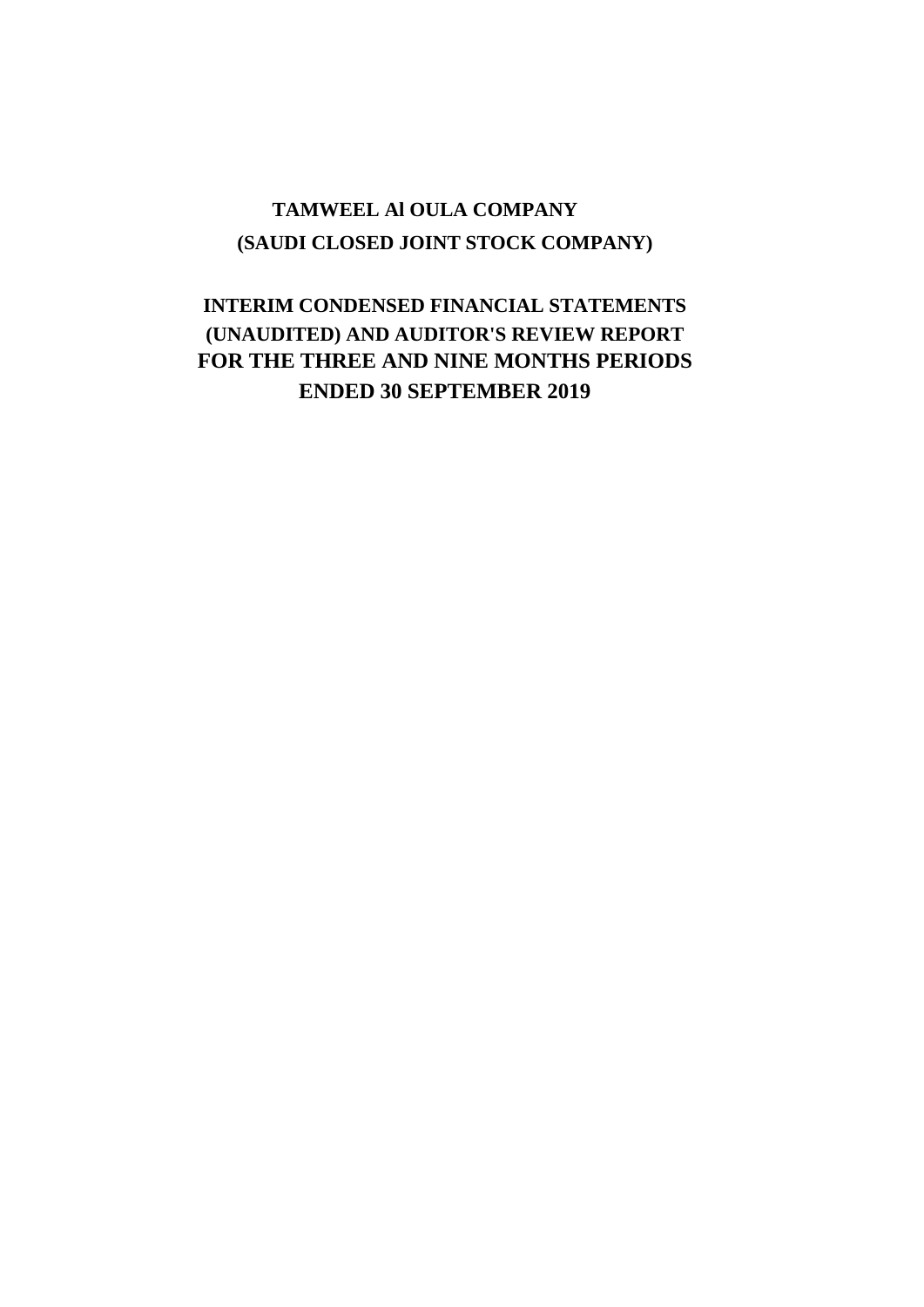# TAMWEEL Al OULA COMPANY (SAUDI CLOSED JOINT STOCK COMPANY)

### INTERIM CONDENSED FINANCIAL STATEMENTS (UNAUDITED) AND AUDITOR'S REVIEW REPORT FOR THE THREE AND NINE MONTHS PERIODS ENDED 30 SEPTEMBER 2019

### **Page**

| Independent Auditor's review report                                          |        |
|------------------------------------------------------------------------------|--------|
| Statement of interim condensed profit or loss and other comprehensive income |        |
| Statement of interim condensed financial position                            |        |
| Statement of interim condensed changes in equity                             |        |
| Statement of interim condensed cash flows                                    |        |
| Notes to the interim condensed financial statements                          | $6-20$ |
|                                                                              |        |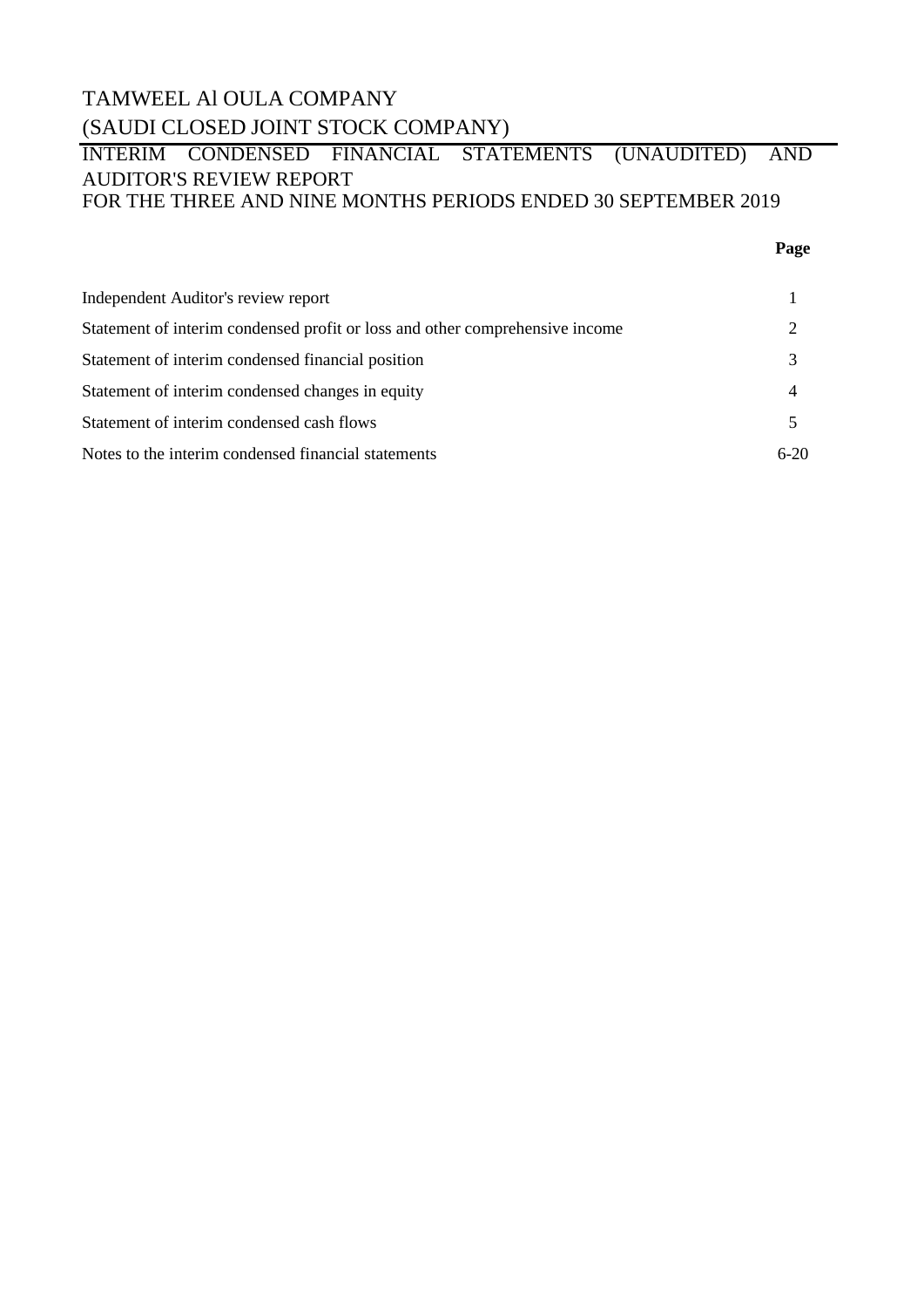

Ernst & Young & Co. (Certified Public Accountants) **General Partnership** Adeer Tower - 15th floor Prince Turki Bin Abdulaziz Street -Al Khobar Corniche P.O. Box 3795 Al Khobar 31952 Kingdom of Saudi Arabia Head Office - Riyadh

Registration No. 45/11/323 C.R. No. 2051058792

Tel: +966 13 840 4600 Fax: +966 13 882 0087

ey.ksa@sa.ey.com ey.com/mena

### INDEPENDENT AUDITOR'S REVIEW REPORT ON THE INTERIM CONDENSED FINANCIAL STATEMENTS TO THE SHAREHOLDERS OF **TAMWEEL AL OULA COMPANY** (SAUDI CLOSED JOINT STOCK COMPANY)

### Introduction:

We have reviewed the accompanying interim condensed statement of financial position of Tamweel Al Oula Company ("the Company") as at 30 September 2019, and the related interim condensed statements of profit or loss and other comprehensive income for the three and ninemonths periods then ended and the related statements of changes in equity and cash flows for the nine-month period then ended, and a summary of significant accounting policies and other explanatory notes. Management is responsible for the preparation and fair presentation of this interim condensed financial statements in accordance with International Accounting Standard 34, "Interim Financial Reporting" ("IAS 34") endorsed in the Kingdom of Saudi Arabia. Our responsibility is to express a conclusion on these interim condensed financial statements based on our review.

### **Scope of Review:**

We conducted our review in accordance with International Standard on Review Engagements 2410, "Review of Interim Financial Information Performed by the Independent Auditor of the Entity" endorsed in the Kingdom of Saudi Arabia. A review of interim financial information consists of making inquiries, primarily of persons responsible for financial and accounting matters, and applying analytical and other review procedures. A review is substantially less in scope than an audit conducted in accordance with International Standards on Auditing that are endorsed in the Kingdom of Saudi Arabia and consequently does not enable us to obtain assurance that we would become aware of all significant matters that might be identified in an audit. Accordingly, we do not express an audit opinion.

### **Conclusion:**

Based on our review, nothing has come to our attention that causes us to believe that the accompanying interim condensed financial statements are not prepared, in all material respects, in accordance with IAS 34 as endorsed in the Kingdom of Saudi Arabia.

for Ernst & Young

Marwan Al Afalio **Certified Public Accountant** Registration No. 422

28 Safar 1441H 27 October 2019 Al Khobar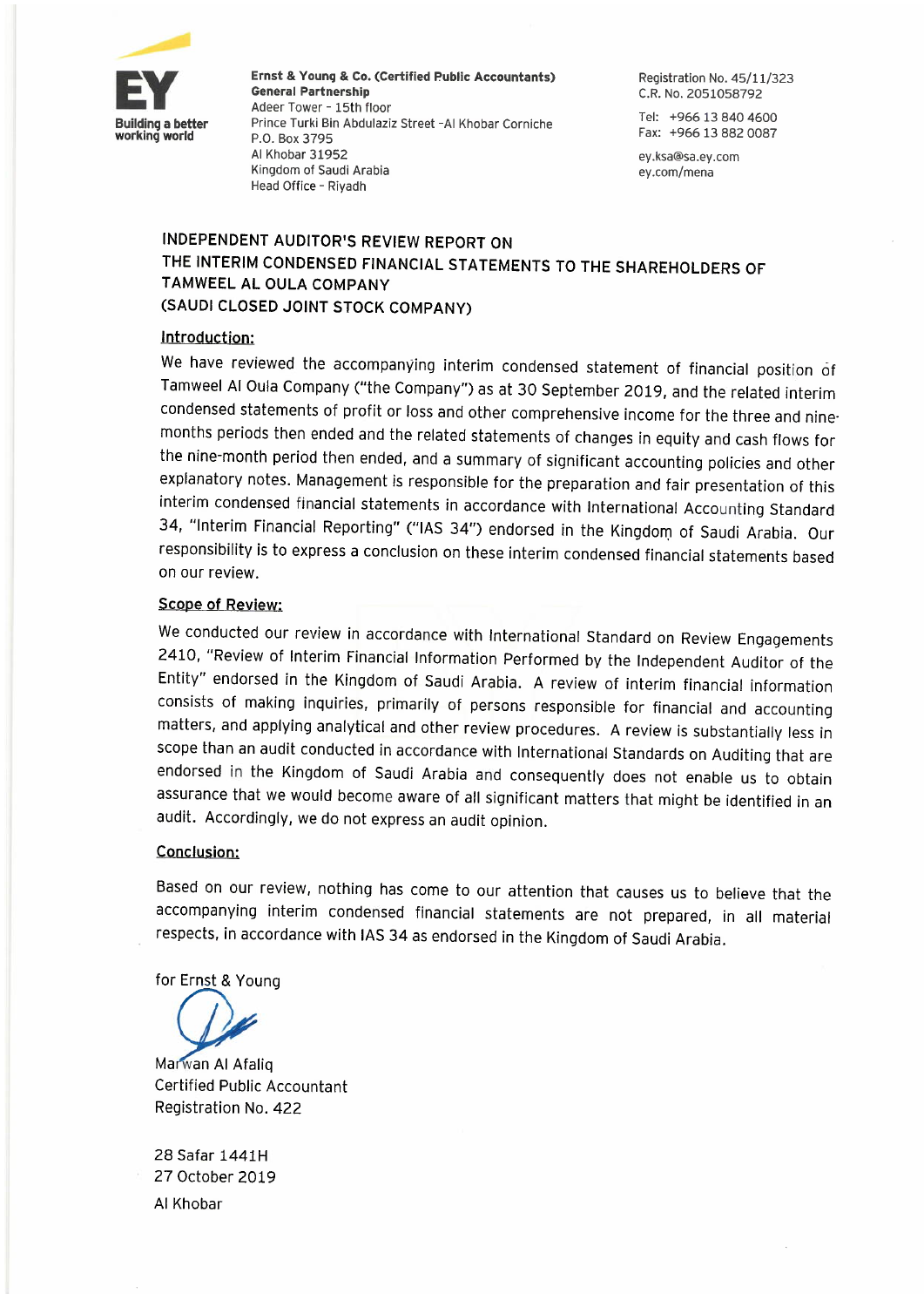# (Saudi Closed Joint Stock Company)

### INTERIM CONDENSED STATEMENT OF PROFIT OR LOSS AND OTHER COMPREHENSIVE INCOME (UNAUDITED)

For the three-month and nine-month periods ended 30 September 2019

|                                                            | <b>Note</b> | Three-month period<br>ended 30 September |             |                | Nine-month period<br>ended 30 September |
|------------------------------------------------------------|-------------|------------------------------------------|-------------|----------------|-----------------------------------------|
|                                                            |             | 2019                                     | 2018        | 2019           | 2018                                    |
|                                                            |             | <b>SR</b>                                | <b>SR</b>   | <b>SR</b>      | SR                                      |
|                                                            |             |                                          | (Restated)  |                | (Restated)                              |
| <b>Revenue</b><br>Revenue from operations                  | 6           | 9,932,012                                | 10,580,068  | 29,506,312     | 30,251,735                              |
| Revenue from other activities                              |             |                                          |             |                |                                         |
|                                                            |             | 387,117                                  | 162,444     | 1,091,009      | 717,387                                 |
| <b>TOTAL INCOME</b>                                        |             | 10,319,129                               | 10,742,512  | 30,597,321     | 30,969,122                              |
| <b>EXPENSES</b>                                            |             |                                          |             |                |                                         |
| Finance costs and bank charges                             |             | (972, 392)                               | (359, 506)  | (2,661,783)    | (454, 287)                              |
| Insurance expenses for finance leasing activities          |             | (1,134,249)                              | (1,830,660) | (3,283,744)    | (5,830,815)                             |
| Salaries and employees' related expenses                   |             | (3,231,344)                              | (3,879,305) | (11, 586, 974) | (11,866,077)                            |
| Rent                                                       |             |                                          | (340,271)   |                | (833, 155)                              |
| Depreciation and amortisation                              |             | (633, 133)                               | (260, 364)  | (1,778,881)    | (778, 836)                              |
| Expected credit loss on Islamic finance receivables        |             | (1,563,499)                              |             | (1,563,499)    |                                         |
| Other general and administrative expenses                  |             | (1,345,023)                              | (1,436,990) | (4,640,634)    | (3,876,733)                             |
| <b>TOTAL EXPENSES</b>                                      |             | (8,879,640)                              | (8,107,096) | (25,515,515)   | (23,639,903)                            |
| PROFIT BEFORE ZAKAT                                        |             | 1,439,489                                | 2,635,416   | 5,081,806      | 7,329,219                               |
| Zakat                                                      | 11          |                                          | (40, 484)   | (729, 263)     | (225, 487)                              |
| <b>PROFIT FOR THE PERIOD</b>                               |             | 1,439,489                                | 2,594,932   | 4,352,543      | 7,103,732                               |
| OTHER COMPREHENSIVE INCOME                                 |             |                                          |             |                |                                         |
| Other comprehensive income for the period                  |             |                                          |             |                |                                         |
| <b>TOTAL COMPREHENSIVE INCOME FOR THE</b><br><b>PERIOD</b> |             | 1,439,489                                | 2,594,932   | 4,352,543      | 7,103,732                               |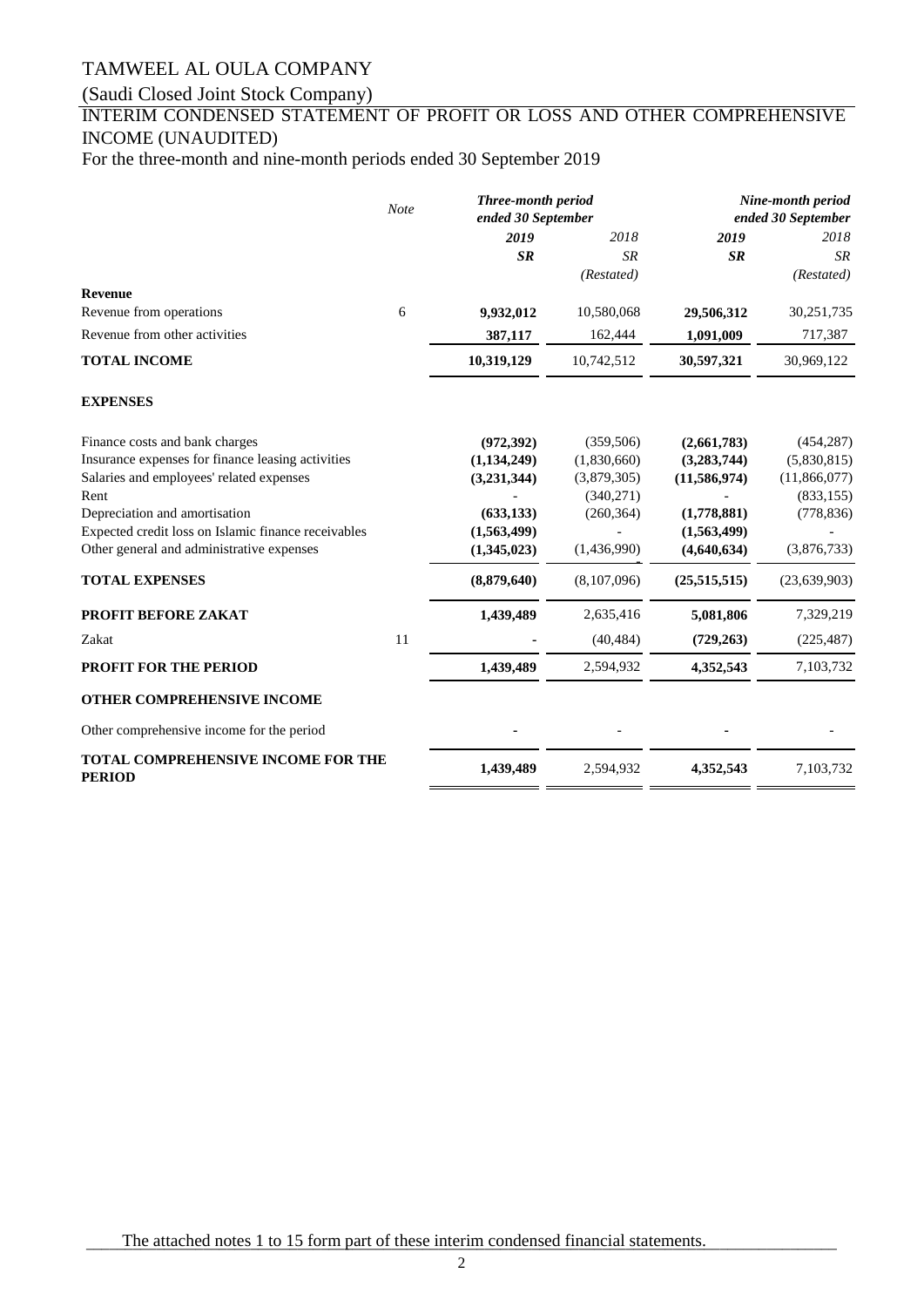### (Saudi Closed Joint Stock Company)

# INTERIM CONDENSED STATEMENT OF FINANCIAL POSITION (UNAUDITED)

As at 30 September 2019

|                                                         | Note | 30 September | 31 December   |
|---------------------------------------------------------|------|--------------|---------------|
|                                                         |      | 2019         | 2018          |
|                                                         |      | <b>SR</b>    | SR            |
| <b>ASSETS</b>                                           |      | (unaudited)  | (audited)     |
| <b>NON-CURRENT ASSETS</b>                               |      |              |               |
| Net investment in Islamic finance receivables           | 7    | 199,845,988  | 156,440,690   |
| Right-of-use assets                                     |      | 2,122,509    |               |
| Intangible assets                                       |      | 1,586,082    | 1,982,603     |
| Property and equipment                                  |      | 868,625      | 1,330,036     |
| Equity investment at fair value through other           |      | 892,850      | 892,850       |
| comprehensive income "OCI"                              |      |              |               |
| <b>TOTAL NON-CURRENT ASSETS</b>                         |      | 205,316,054  | 160,646,179   |
| <b>CURRENT ASSETS</b>                                   |      |              |               |
| Net investment in Islamic finance receivables - current | 7    | 157,306,295  | 129,247,074   |
| Prepayments and other receivables                       |      | 4,318,791    | 5,968,524     |
| Bank balances and cash                                  |      | 20,861,010   | 33, 355, 767  |
| <b>TOTAL CURRENT ASSETS</b>                             |      | 182,486,096  | 168,571,365   |
| <b>TOTAL ASSETS</b>                                     |      | 387,802,150  | 329,217,544   |
| <b>SHAREHOLDERS' EQUITY AND LIABILITIES</b>             |      |              |               |
| <b>SHAREHOLDERS' EQUITY</b>                             |      |              |               |
| Share capital                                           | 9    | 250,000,000  | 250,000,000   |
| Statutory reserve                                       |      | 5,692,086    | 5,692,086     |
| Retained earnings                                       |      | 11,056,906   | 20,546,753    |
| <b>TOTAL SHAREHOLDERS' EQUITY</b>                       |      | 266,748,992  | 276,238,839   |
| <b>NON-CURRENT LIABILITIES</b>                          |      |              |               |
| Loans and borrowings                                    | 10   | 60,361,657   | 25,665,022    |
| Government grant                                        |      | 3,384,836    | 1,468,127     |
| Employees' defined benefits liabilities                 |      | 3,578,310    | 3,475,926     |
| Lease liabilities                                       |      | 1,032,455    |               |
| <b>TOTAL NON-CURRENT LIABILITIES</b>                    |      | 68, 357, 258 | 30,609,075    |
| <b>CURRENT LIABILITIES</b>                              |      |              |               |
| Current portion of loans and borrowings                 | 10   | 33,159,514   | 13,657,696    |
| Accounts payable                                        |      | 8,660,324    | 3,573,356     |
| Amounts due to related parties                          | 8    | 3,365,758    | 1,792,282     |
| Accrued expenses and other liabilities                  |      | 5,710,837    | 2,877,161     |
| Lease liabilities - current<br>Provision for zakat      | 11   | 1,059,140    | 469,135       |
|                                                         |      | 740,327      | 22,369,630    |
| <b>TOTAL CURRENT LIABILITIES</b>                        |      | 52,695,900   |               |
| <b>TOTAL LIABILITIES</b>                                |      | 121,053,158  | 52,978,705    |
| TOTAL SHAREHOLDERS' EQUITY AND LIABILITIES              |      | 387,802,150  | 329, 217, 544 |

The attached notes 1 to 15 form part of these interim condensed financial statements.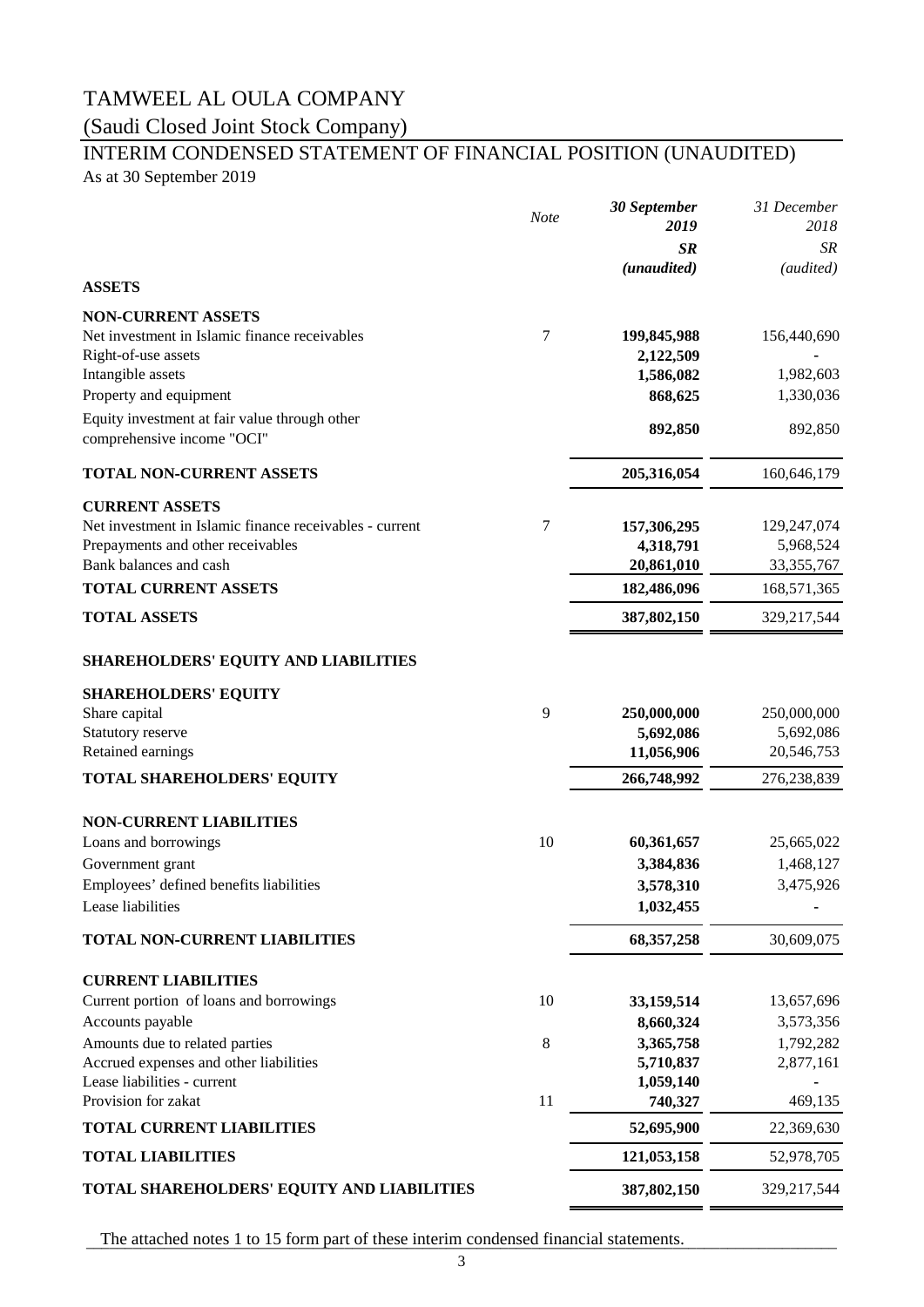(Saudi Closed Joint Stock Company)

### INTERIM CONDENSED STATEMENT OF CHANGES IN EQUITY (UNAUDITED)

For the nine-month period ended 30 September 2019

|                                           |               | <i>Statutory</i> |                   |                |
|-------------------------------------------|---------------|------------------|-------------------|----------------|
|                                           | Share capital | reserve          | Retained earnings | <b>Total</b>   |
|                                           | <b>SR</b>     | SR               | SR.               | SR             |
| As at 1 January 2018 (Unaudited)          | 250,000,000   | 4,492,620        | 38,952,223        | 293,444,843    |
| Profit for the period                     |               |                  | 7,103,732         | 7,103,732      |
| Other comprehensive income for the period |               |                  |                   |                |
| Total comprehensive income for the period |               |                  | 7,103,732         | 7,103,732      |
| Dividends                                 |               |                  | (28, 922, 724)    | (28, 922, 724) |
| As at 30 September 2018                   | 250,000,000   | 4,492,620        | 17, 133, 231      | 271,625,851    |
| <b>Balance at 31 December 2018</b>        | 250,000,000   | 5,692,086        | 20,546,753        | 276,238,839    |
| Profit for the period                     |               |                  | 4,352,543         | 4,352,543      |
| Other comprehensive income for the period |               |                  |                   |                |
| Total comprehensive income for the period |               |                  | 4,352,543         | 4,352,543      |
| Dividends (note 12)                       |               |                  | (13,842,390)      | (13,842,390)   |
| <b>Balance at 30 September 2019</b>       | 250,000,000   | 5,692,086        | 11,056,906        | 266,748,992    |

The attached notes 1 to 15 form part of these interim condensed financial statements.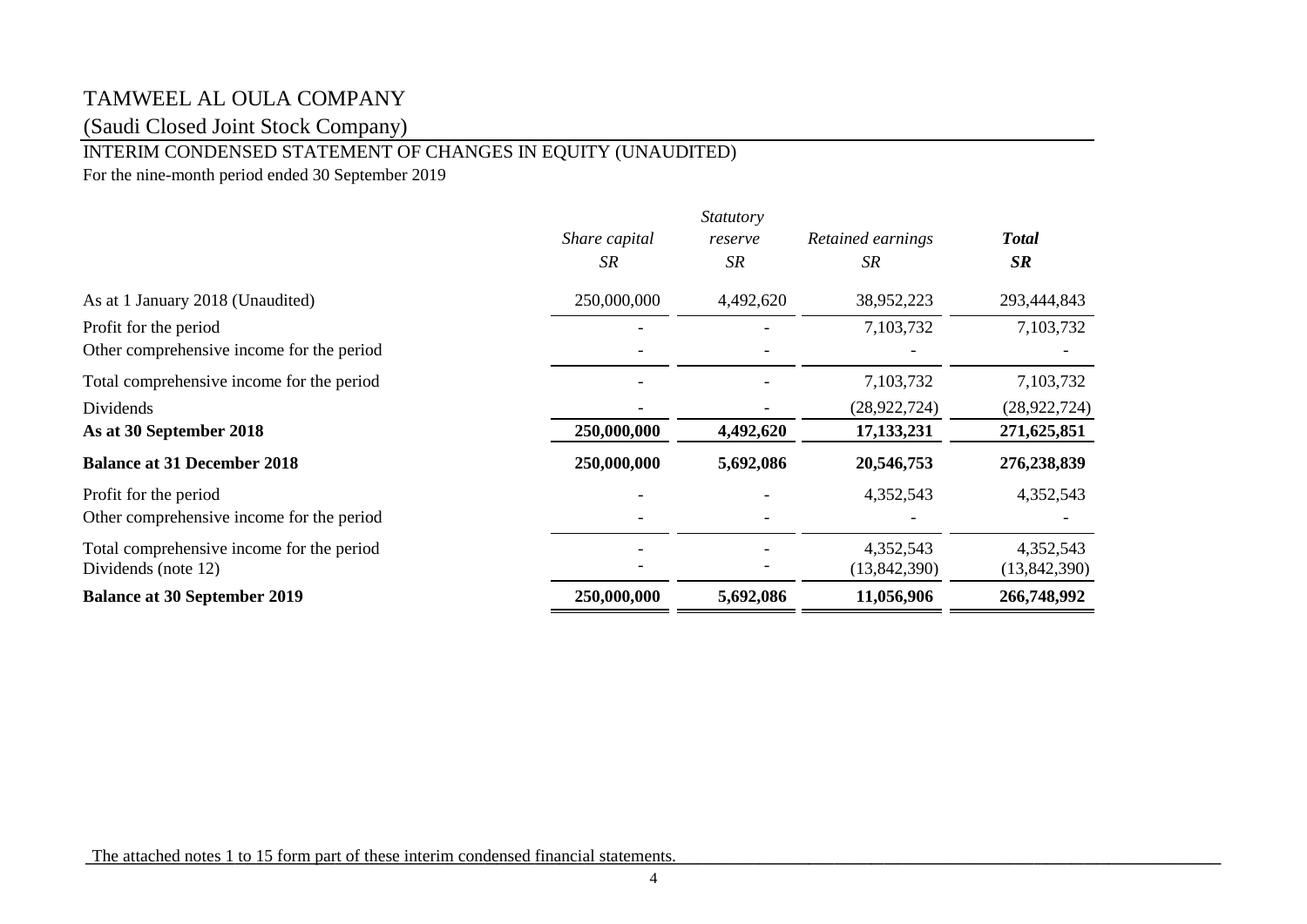# (Saudi Closed Joint Stock Company)

# INTERIM CONDENSED STATEMENT OF CASH FLOWS (UNAUDITED)

For the nine-month period ended 30 September 2019

|                                                        | Nine-month period | Nine-month period |
|--------------------------------------------------------|-------------------|-------------------|
|                                                        | ended             | ended             |
|                                                        | 30 September 2019 | 30 September 2018 |
|                                                        | <b>SR</b>         | SR                |
| <b>OPERATING ACTIVITIES</b>                            |                   |                   |
| Profit before zakat                                    | 5,081,806         | 7,329,217         |
| Adjustments for:                                       |                   |                   |
| Depreciation and amortisation                          | 995,792           | 778,836           |
| Depreciation of right of use assets                    | 783,088           |                   |
| Finance costs and bank charges                         | 2,661,783         | 454,287           |
| Employees' defined benefits liabilities, charged       | 479,920           | 790,639           |
| Grant income realised                                  | (866, 597)        |                   |
| Expected credit loss on Islamic finance receivables    | 1,563,499         |                   |
| Loss on sale of property and equipment                 |                   | 7,644             |
|                                                        | 10,699,291        | 9,360,623         |
| Changes in operating assets and liabilities:           |                   |                   |
| Net investment in Islamic finance receivables          | (73,028,018)      | (10, 592, 680)    |
| Prepayments and other receivables                      | 1,649,733         | 569,207           |
| Amounts due to related parties                         | 1,573,476         | (11, 547, 223)    |
| Accounts payable                                       | 5,086,968         | (14,900,708)      |
| Accrued expenses and other liabilities                 | 2,833,676         | 548,334           |
| Cash use in operations                                 | (51, 184, 874)    | (26, 562, 447)    |
| Employees' defined benefits liabilities, paid          | (377, 537)        | (66,980)          |
| Zakat paid                                             | (458, 071)        |                   |
| Finance costs and bank charges paid                    | (1,001,920)       | (340, 361)        |
| Lease rental paid                                      | (887, 124)        |                   |
| Net cash used in operating activities                  | (53,909,526)      | (26,969,788)      |
| <b>INVESTING ACTIVITY</b>                              |                   |                   |
| Purchase of property and equipment                     | (137, 860)        | (206, 614)        |
| Net cash used in investing activity                    | (137, 860)        | (206, 614)        |
| <b>FINANCING ACTIVITIES</b>                            |                   |                   |
| Dividends paid                                         | (13,842,390)      | (28, 922, 724)    |
| Proceeds from loans and borrowings                     | 85,000,000        | 43,900,000        |
| Repayment of loans and borrowings                      | (29, 604, 981)    | (1,388,889)       |
| Net cash from financing activities                     | 41,552,629        | 13,588,387        |
| DECREASE IN BANK BALANCES AND CASH                     | (12, 494, 757)    | (13,588,015)      |
| Bank balances and cash at the beginning of the period  | 33, 355, 767      | 60,988,644        |
| <b>BANK BALANCES AND CASH AT THE END OF THE PERIOD</b> | 20,861,010        | 47,400,629        |
|                                                        |                   |                   |

The attached notes 1 to 15 form part of these interim condensed financial statements.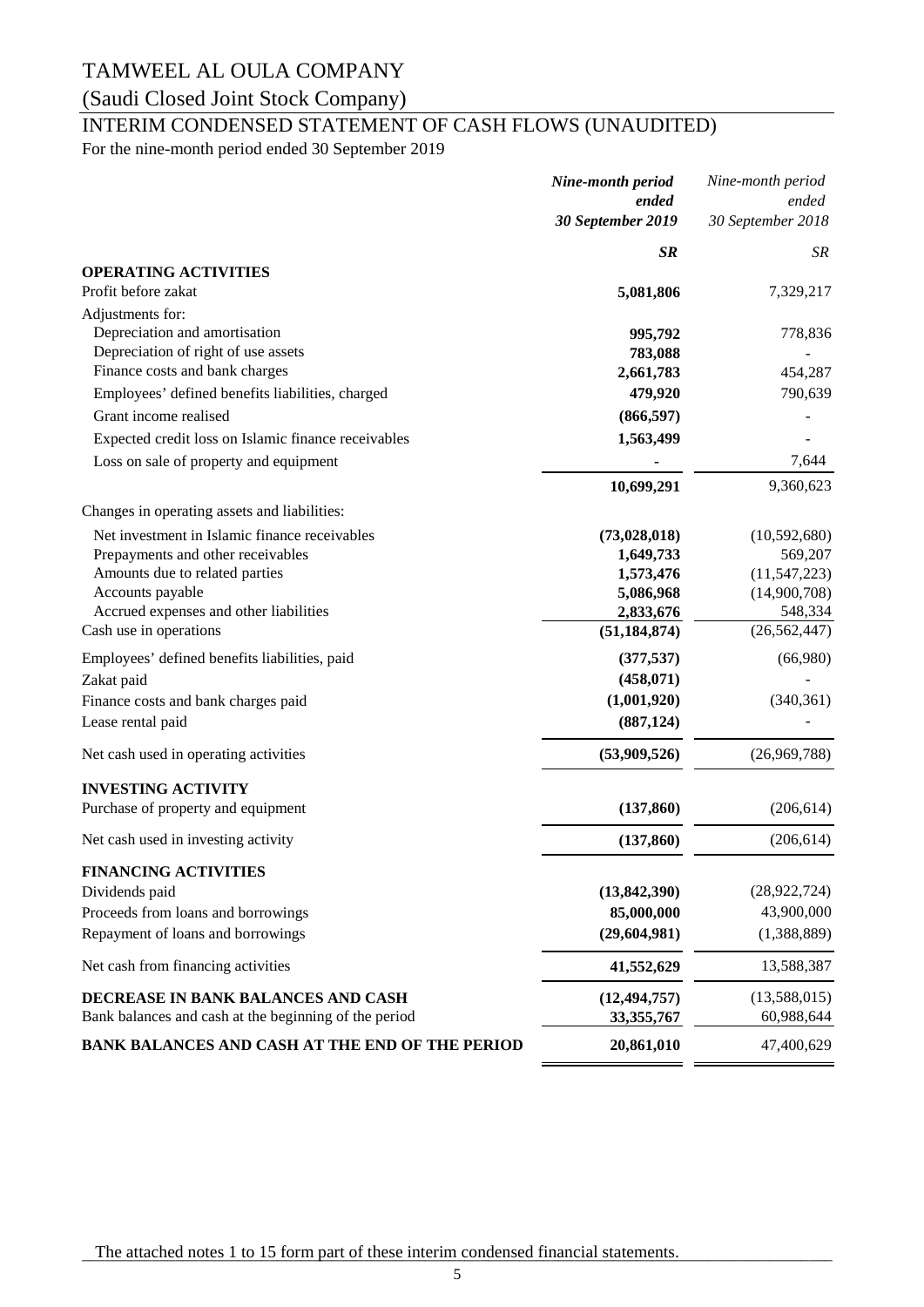### (Saudi Closed Joint Stock Company)

# At 30 September 2019 NOTES TO THE INTERIM CONDENSED FINANCIAL STATEMENTS (UN-AUDITED)

### **1 CORPORATE INFORMATION**

Tamweel Al Oula Company ("the Company"), is a Saudi Closed Joint Stock Company registered in the Kingdom of Saudi Arabia under Commercial Registration number 2050055043 dated 15 Ramadan 1436H (corresponding to 2 July 2015) operating under license number 39/ASH/201512 dated 21 Safar 1437H (corresponding to 3 December 2015) issued by Saudi Arabian Monetary Agency ("SAMA"). The Company's registered office is located at PO 34232, Dammam, Kingdom of Saudi Arabia. The Company operates through the following branches:

| <b>Commercial Registration Name</b> | <b>Number</b>                    | Location  | Date        |
|-------------------------------------|----------------------------------|-----------|-------------|
| Tamweel Al Oula - Branch            | 2051065442 Al Khobar 17/04/1493H |           |             |
| Tamweel Al Oula - Branch            | 2252101795                       | – Al Hasa | 02/06/1439H |

The Company is engaged in financing lease, consumer finance and productive assets finance.

These interim condensed financial statements have been approved on 27 October 2019.

In accordance with the By-Laws of the Company, the Company acquired the operations, related assets and liabilities of Tamweel Trading and Instalments, a branch of Al Kifah Trading Company (a shareholder), as at 2 July 2015. The details of net assets acquired as follows:

| Cash and cash equivalents<br>Net investment in Islamic finance receivables<br>Allowance for lease losses<br>Advances, prepayments and other receivables<br>Property and equipment<br>Intangible assets<br>Pre-organisation expenses<br>Capital work in progress<br><b>Total assets</b><br>Long term loans from related parties<br>Accounts payable<br>Accrued expenses and other liabilities<br>Employees' terminal benefits<br><b>Total liabilities</b> |                               | <b>SR</b>       |
|----------------------------------------------------------------------------------------------------------------------------------------------------------------------------------------------------------------------------------------------------------------------------------------------------------------------------------------------------------------------------------------------------------------------------------------------------------|-------------------------------|-----------------|
|                                                                                                                                                                                                                                                                                                                                                                                                                                                          |                               | 16,866,415      |
|                                                                                                                                                                                                                                                                                                                                                                                                                                                          |                               | 463,387,079     |
|                                                                                                                                                                                                                                                                                                                                                                                                                                                          |                               | (8,892,725)     |
|                                                                                                                                                                                                                                                                                                                                                                                                                                                          |                               | 3,069,010       |
|                                                                                                                                                                                                                                                                                                                                                                                                                                                          |                               | 3,045,610       |
|                                                                                                                                                                                                                                                                                                                                                                                                                                                          |                               | 45,189          |
|                                                                                                                                                                                                                                                                                                                                                                                                                                                          |                               | 2,362,716       |
|                                                                                                                                                                                                                                                                                                                                                                                                                                                          |                               | 3,112,500       |
|                                                                                                                                                                                                                                                                                                                                                                                                                                                          |                               | 482,995,794     |
|                                                                                                                                                                                                                                                                                                                                                                                                                                                          |                               | (303,829,810)   |
|                                                                                                                                                                                                                                                                                                                                                                                                                                                          |                               | (36, 284, 233)  |
|                                                                                                                                                                                                                                                                                                                                                                                                                                                          |                               | (4,743,372)     |
|                                                                                                                                                                                                                                                                                                                                                                                                                                                          |                               | (1,105,110)     |
|                                                                                                                                                                                                                                                                                                                                                                                                                                                          |                               | (345, 962, 525) |
|                                                                                                                                                                                                                                                                                                                                                                                                                                                          | <b>Net assets transferred</b> | 137,033,269     |

Cash considerations paid by the Company is equal to the book value of net assets transferred, which approximate the fair value.

Furthermore, in October 2015, the Company has disposed certain financial assets (investment in finance lease) to Al Kifah Trading Company (a shareholder) amounted to SR 66.8 million. Lease receivables and related unearned finance lease income transferred were amounted to SR 71.5 million and SR 4.7 million, respectively

Management has notified SAMA about these transaction in order to obtain a no-objection letter as required by Implementing Regulations of the Finance Companies Control Law which has not been received till the statement of financial position date.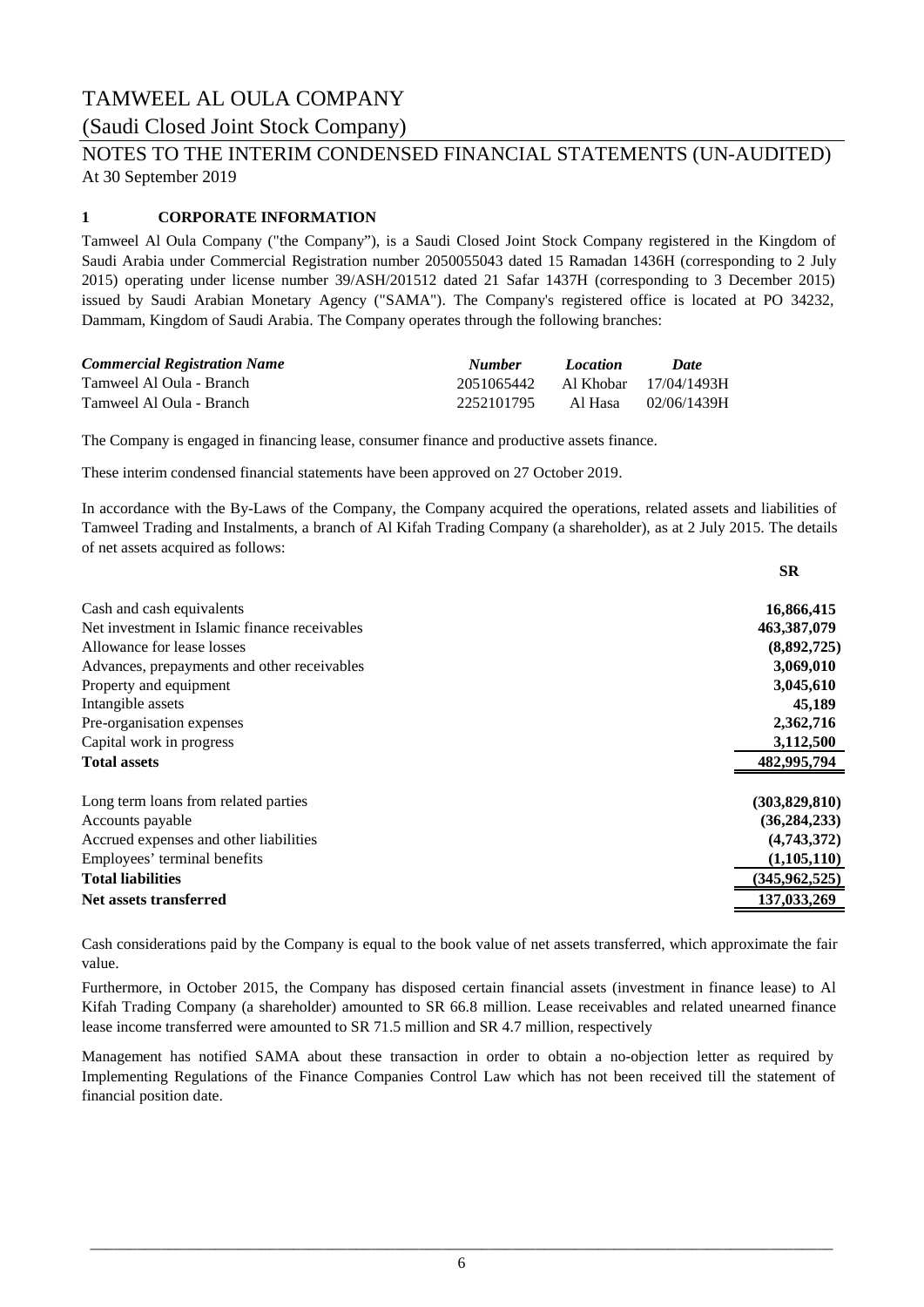(Saudi Closed Joint Stock Company)

# NOTES TO THE INTERIM CONDENSED FINANCIAL STATEMENTS (UN-AUDITED) (CONTINUED)

At 30 September 2019

### **2 BASIS OF PREPARATION**

The interim condensed financial statements of the Company as at and for the nine months period ended 30 September 2019 have been prepared in accordance with International Accounting Standard 34 Interim Financial Reporting ("IAS 34") as endorsed in the Kingdom of Saudi Arabia and other standards and pronouncements issued by the Saudi Organization for Certified Public Accountants ("SOCPA"). The interim condensed financial statements do not include all the information and disclosures required in the annual financial statements, and should be read in conjunction with the Company's annual financial statements as at 31 December 2018.

The financial statements of the Company as at and for the period and year ended 31 March 2019 and 31 December 2018, respectively, were prepared in compliance with the IAS 34 and the International Financial Reporting Standards ("IFRS") respectively, as modified by SAMA for the accounting of zakat and income tax (relating to the application of IAS 12 – "Income Taxes" and IFRIC 21 – "Levies" so far as these relate to zakat and income tax) and the Finance Companies Control Law and the Regulations for Companies in the Kingdom of Saudi Arabia. The Company has adopted IFRS 16 from 1 January 2019, IAS 12 from the interim condensed financial statements for the six-month period ended 30 June 2019 and accounting policies are disclosed in note 3.

On 17 July 2019, SAMA instructed the Companies in the Kingdom of Saudi Arabia to account for the zakat and income taxes in the statement of income. This aligns with the IFRS and its interpretations as issued by the International Accounting Standards Board ("IASB") and as endorsed in the Kingdom of Saudi Arabia and with the other standards and pronouncements that are issued by the Saudi Organization for Certified Public Accountants ("SOCPA") (collectively referred to as "IFRS as endorsed in KSA").

Accordingly, the Company changed its accounting treatment for zakat and income tax by retrospectively adjusting the impact in line with International Accounting Standard 8 Accounting Policies, Changes in Accounting Estimates and Errors (as disclosed in note 3 and the effects of this change are disclosed in note 3 to the interim condensed financial statements).

### **2.1 Basis of measurement**

These interim condensed financial statements have prepared on historical cost basis, except for employees' terminal benefits measured using actuarial method and fair value for equity investments.

### **2.2 Presentation and functional currency**

The presentation and functional currency of the Company is Saudi Riyal.

#### **3 SIGNIFICANT ACCOUNTING POLICIES AND IMPACT OF CHANGES DUE TO ADOPTION OF NEW STANDARDS**

The accounting policies used in the preparation of these interim condensed financial statements are consistent with those used in the preparation of the annual financial statements for the year ended 31 December 2018, except for policies for IFRS 16 and IAS 12 as mentioned above. The policies and impact of the adoption of those standard are explained below:

### **3.1 Change in accounting for zakat and income tax**

As mentioned above, the basis of preparation has been changed from the period ended 30 June 2019 as a result of the issuance of instructions from SAMA dated 17 July 2019. Previously, zakat and income tax were recognized in the interim condensed statement of changes in equity as per the SAMA circular no 381000074519 dated 11 April 2017. With the latest instructions issued by SAMA dated 17 July 2019, the zakat and income tax shall be recognized in the interim condensed statement of income, this aligns with IFRS as endorsed in KSA.

The change has resulted in reduction of reported income of the Company for the period ended 30 September 2018 by SR 225,487. The change has had no impact on the statement of financial position, change in shareholders' equity and cash flows for the period ended 30 September 2018.

Refer to note 11 for the impact on the line items of the statement of comprehensive income and statement of change in shareholders' equity.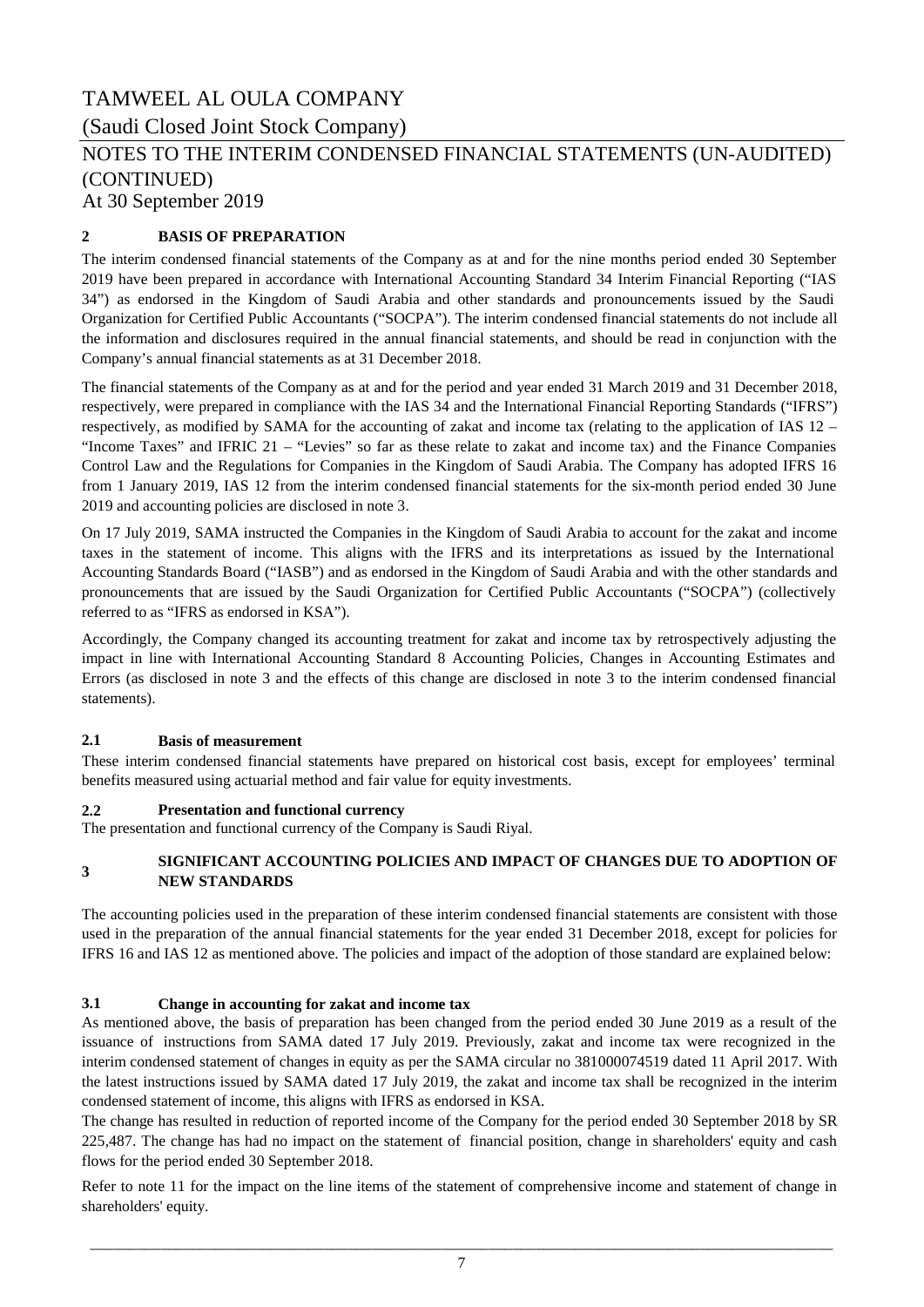# TAMWEEL AL OULA COMPANY (Saudi Closed Joint Stock Company) At 30 September 2019 NOTES TO THE INTERIM CONDENSED FINANCIAL STATEMENTS (UN-AUDITED) (CONTINUED)

#### **3 SIGNIFICANT ACCOUNTING POLICIES AND IMPACT OF CHANGES DUE TO ADOPTION OF NEW STANDARDS (CONTINUED)**

The accounting policy for zakat as follows:

#### *Zakat*

The Company is subject to Zakat in accordance with the regulations of the General Authority of Zakat and Income Tax ("GAZT") applicable on financing companies. Zakat expense is charged to the profit or loss. The charge for the interim period is calculated based on estimated zakat charge for the whole year.

### **3.2 Change in accounting for lease (IFRS 16)**

IFRS 16 supersedes IAS 17 Leases, IFRIC 4 Determining whether an Arrangement contains a Lease, SIC-15 Operating Leases-Incentives and SIC-27 Evaluating the Substance of Transactions Involving the Legal Form of a Lease. The standard sets out the principles for the recognition, measurement, presentation and disclosure of leases and requires lessees to account for all leases under a single on-balance sheet model.

Lessor accounting under IFRS 16 is substantially unchanged under IAS 17. Lessors will continue to classify leases as either operating or finance leases using similar principles as in IAS 17. Therefore, IFRS 16 did not have an impact for leases where the Company is the lessor.

The Company adopted IFRS 16 using the modified retrospective method of adoption with the date of initial application of 1 January 2019. Under this method, the standard is applied retrospectively with the cumulative effect of initially applying the standard recognised at the date of initial application. The Company elected to use the transition practical expedient allowing the standard to be applied only to contracts that were previously identified as leases applying IAS 17 and IFRIC 4 at the date of initial application. The Company also elected to use the recognition exemptions for lease contracts that, at the commencement date, have a lease term of 12 months or less and do not contain a purchase option ('short-term leases'), and lease contracts for which the underlying asset is of low value ('low-value assets').

The effect of adoption IFRS 16 as at 1 January 2019 (increase/(decrease)) is as follows:

| <b>SR</b> |
|-----------|
|           |
| 2,591,844 |
|           |
| 738,717   |
| 1,853,127 |
|           |

Depreciation expense **(783,088)** Impact on the interim condensed statement of comprehensive income (increase/(decrease)) for nine-month period ended 30 September 2019:

| Operating lease expenses | 813.917   |
|--------------------------|-----------|
| Finance costs            | (72,368)  |
| Profit for the period    | (41, 539) |
|                          |           |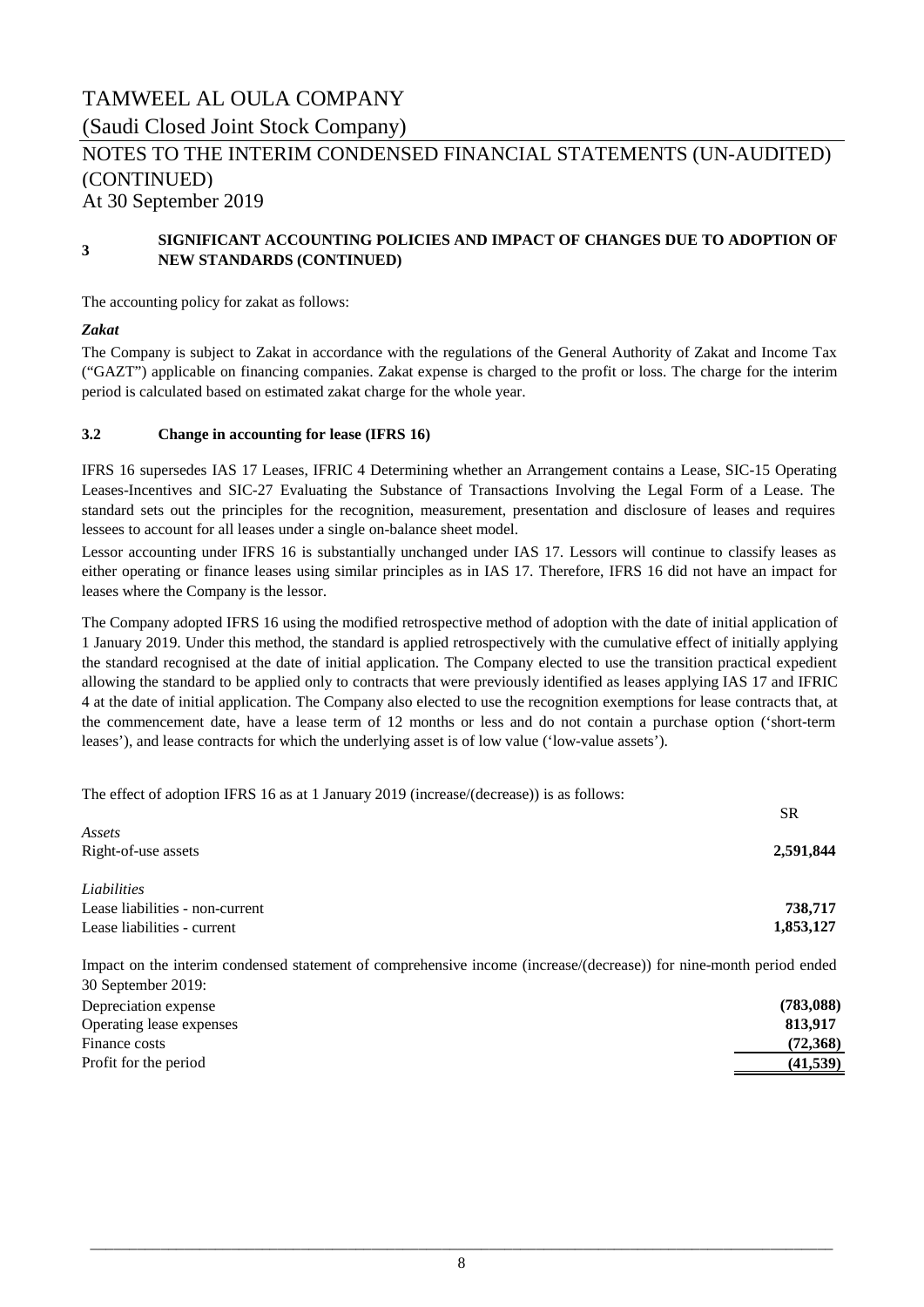(Saudi Closed Joint Stock Company)

### At 30 September 2019 NOTES TO THE INTERIM CONDENSED FINANCIAL STATEMENTS (UN-AUDITED) (CONTINUED)

#### **3 SIGNIFICANT ACCOUNTING POLICIES AND IMPACT OF CHANGES DUE TO ADOPTION OF NEW STANDARDS (CONTINUED)**

### **3.2 Change in accounting for lease (IFRS 16) (continued)**

### **I) Company as a lessee**

### A) Nature of the effect of adoption of IFRS 16

The Company has lease contracts for various items of office and showrooms for a period from a year to 3 years with renewal option for some of its lease for additional period of 3 years after the end of non-cancellable period. Before the adoption of IFRS 16, the Company classified each of its leases (as lessee) at the inception date as either a finance lease or an operating lease. A lease was classified as a finance lease if it transferred substantially all of the risks and rewards incidental to ownership of the leased asset to the Company; otherwise it was classified as an operating lease. Finance leases were capitalised at the commencement of the lease at the inception date fair value of the leased property or, if lower, at the present value of the minimum lease payments.

Lease payments were apportioned between interest (recognised as finance costs) and reduction of the lease liability. In an operating lease, the leased property was not capitalised and the lease payments were recognised as rent expense in profit or loss on a straight-line basis over the lease term. Any prepaid rent and accrued rent were recognised under Prepayments and Trade and other payables, respectively.

Upon adoption of IFRS 16, the Company applied a single recognition and measurement approach for all leases, except for short-term leases and leases of low-value assets. The standard provides specific transition requirements and practical expedients, which has been applied by the Company.

### *• Leases previously classified as finance leases*

The Company did not have any contracts identified as finance lease under IAS 17.

### *• Leases previously accounted for as operating leases*

The Company recognised right-of-use assets and lease liabilities for those leases previously classified as operating leases, except for short-term leases and leases of low-value assets. The right-of-use assets for most leases were recognised based on the carrying amount as if the standard had always been applied, apart from the use of incremental borrowing rate at the date of initial application. In some leases, the right-of-use assets were recognised based on the amount equal to the lease liabilities, adjusted for any related prepaid and accrued lease payments previously recognised. Lease liabilities were recognised based on the present value of the remaining lease payments, discounted using the incremental borrowing rate at the date of initial application.

The Company also applied the available practical expedients wherein it:

- Used a single discount rate to a portfolio of leases with reasonably similar characteristics
- Relied on its assessment of whether leases are onerous immediately before the date of initial application
- Applied the short-term leases exemptions to leases with lease term that ends within 12 months at the date of initial application
- Excluded the initial direct costs from the measurement of the right-of-use asset at the date of initial application
- Used hindsight in determining the lease term where the contract contains options to extend or terminate the lease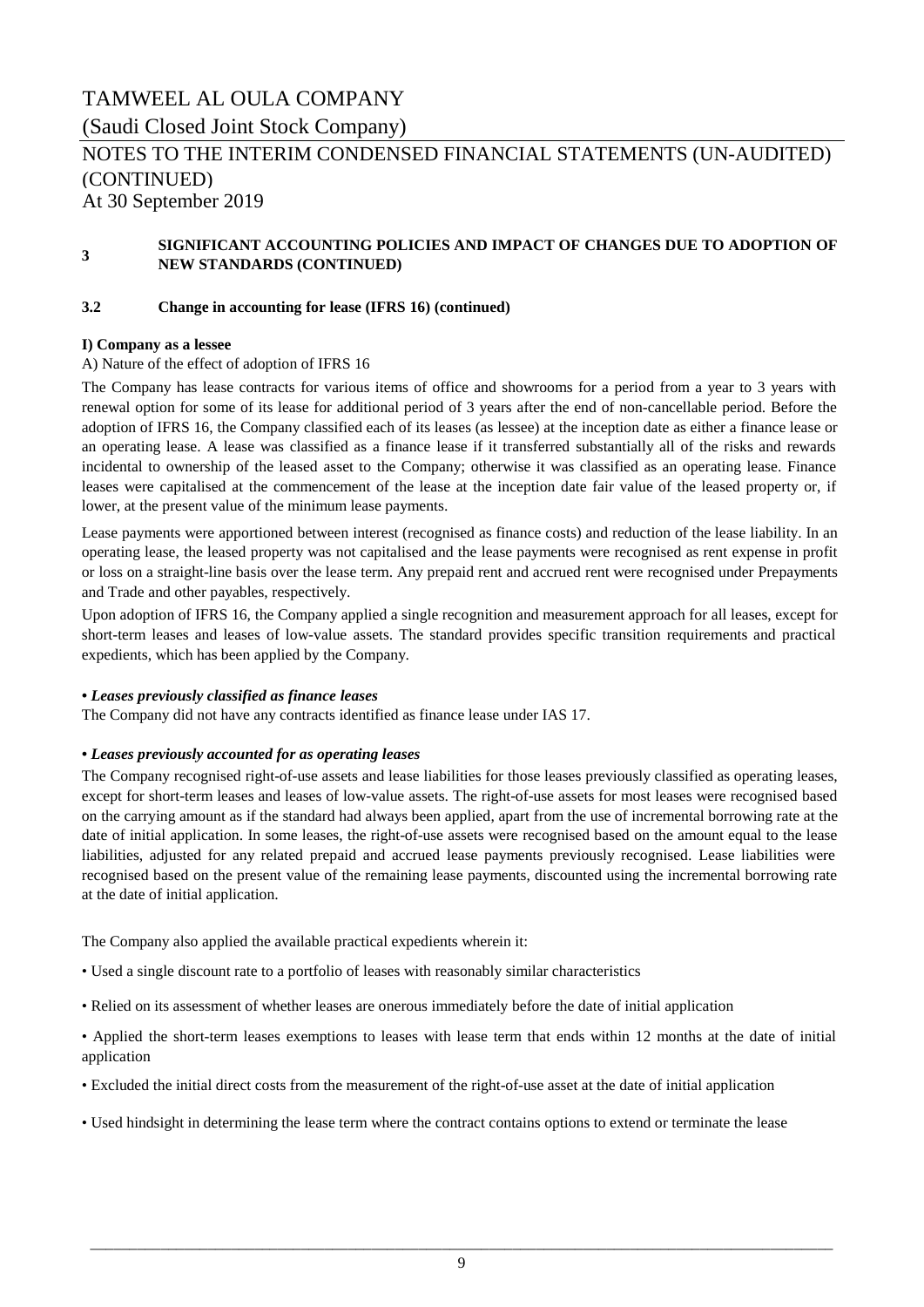(Saudi Closed Joint Stock Company)

# NOTES TO THE INTERIM CONDENSED FINANCIAL STATEMENTS (UN-AUDITED) (CONTINUED)

At 30 September 2019

#### **3 SIGNIFICANT ACCOUNTING POLICIES AND IMPACT OF CHANGES DUE TO ADOPTION OF NEW STANDARDS (CONTINUED)**

### **3.2 Change in accounting for lease (IFRS 16) (continued)**

### *• Leases previously accounted for as operating leases (continued)*

The lease liabilities as at 1 January 2019 can be reconciled to the operating lease commitments as of 31 December 2018 as follows:

|                                                                              | <b>SR</b> |
|------------------------------------------------------------------------------|-----------|
| Operating lease commitments as at 31 December 2018                           | 829,467   |
| Weighted average incremental borrowing rate as at 1 January 2019             | $3.85\%$  |
| Discounted operating lease commitments at 1 January 2019                     | 736.996   |
| Add:                                                                         |           |
| Payments in optional extension periods not recognised as at 31 December 2018 | 1,854,848 |
| Lease liabilities as at 1 January 2019                                       | 2,591,844 |
|                                                                              |           |

Set out below are the new accounting policies of the Company as a lessee upon adoption of IFRS 16:

#### **Right-of-use assets**

The Company recognises right-of-use assets at the commencement date of the lease (i.e., the date the underlying asset is available for use).

Right-of-use assets are measured at cost, less any accumulated depreciation and impairment losses, and adjusted for any remeasurement of lease liabilities.

The cost of right-of-use assets includes the amount of lease liabilities recognised, initial direct costs incurred, and lease payments made at or before the commencement date less any lease incentives received.

Unless the Company is reasonably certain to obtain ownership of the leased asset at the end of the lease term, the recognised right-of-use assets are depreciated on a straight-line basis over the shorter of its estimated useful life and the lease term.

### **Lease liability**

At the commencement date of the lease, the Company recognises lease liabilities measured at the present value of lease payments to be made over the lease term. The lease payments include fixed payments (including in-substance fixed payments) less any lease incentives receivable, variable lease payments that depend on an index or a rate, and amounts expected to be paid under residual value guarantees. The lease payments also include the exercise price of a purchase option reasonably certain to be exercised by the Company and payments of penalties for terminating a lease, if the lease term reflects the Company exercising the option to terminate.

The variable lease payments that do not depend on an index or a rate are recognised as expense in the period on which the event or condition that triggers the payment occurs.

In calculating the present value of lease payments, the Company uses the average borrowing rate at the lease commencement date if the interest rate implicit in the lease is not readily determinable. After the commencement date, the amount of lease liabilities is increased to reflect the accretion of interest and reduced for the lease payments made. In addition, the carrying amount of lease liabilities is remeasured if there is a modification, a change in the lease term, a change in the in-substance fixed lease payments or a change in the assessment to purchase the underlying asset.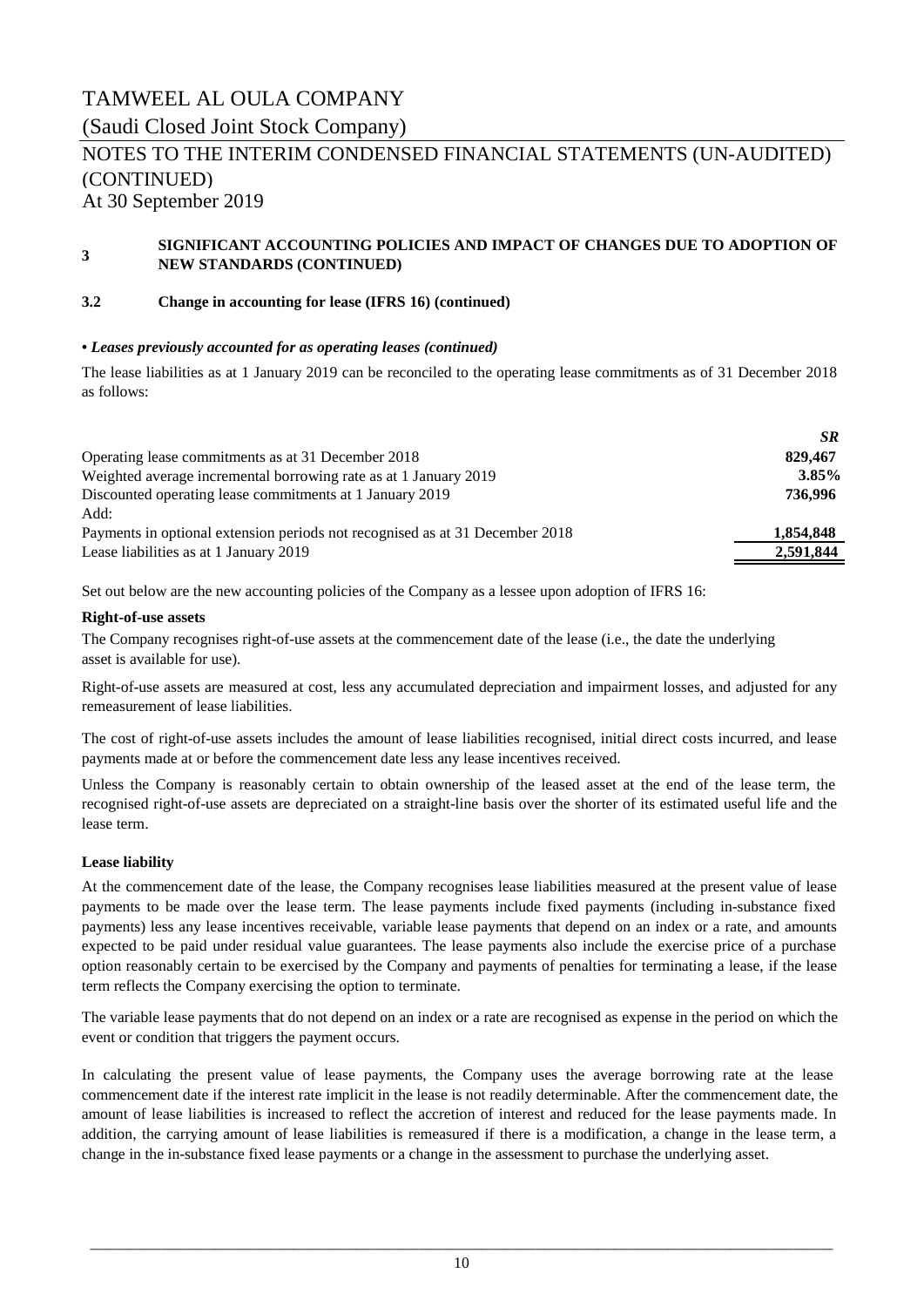(Saudi Closed Joint Stock Company)

# NOTES TO THE INTERIM CONDENSED FINANCIAL STATEMENTS (UN-AUDITED) (CONTINUED)

At 30 September 2019

#### **3 SIGNIFICANT ACCOUNTING POLICIES AND IMPACT OF CHANGES DUE TO ADOPTION OF NEW STANDARDS (CONTINUED)**

#### **3.2 Change in accounting for lease (IFRS 16) (continued)**

#### **II) Company as a lessor**

The accounting policies applicable to the Company as a lessor are not different from those under IAS 17. However, when the Company is an intermediate lessor, the sub-leases are classified with reference to right-of-use arising from head leases, not with reference to the underlying assets.

The Company is not required to make any adjustments on transition of IFRS 16 in which it acts as a lessor. However, the Company has applied IFRS 15 Revenue from Contract with Customers to allocate consideration in the contract to each lease and non-lease component.

### **4 SIGNIFICANT ACCOUNTING JUDGEMENTS, ESTIMATES AND ASSUMPTIONS**

The preparation of these Company's interim condensed financial statements require management to make judgements, estimates and assumptions that may affect the reported amount of revenues, expenses, assets, liabilities and the accompanying disclosures, and the disclosure of contingent liabilities. Uncertainty about these assumptions and estimates which could result in outcomes that require a material adjustment to the carrying amount of assets or liabilities affected in future periods.

Estimates and underlying assumptions are reviewed on an ongoing basis. Revisions to accounting estimates are recognised in the period in which the estimate is revised and in any future periods affected.

In particular, information about significant areas of estimation, uncertainty, and critical judgments in applying accounting policies (that have the most significant effect on the amount recognised in the financial statements). The significant judgment, estimates and assumptions were the same as those applied to the Company's annual financial statements as at 31 December 2018, except for the adoption of IFRS 16 as follows:

#### *a) Determination of lease term*

The Company determines the lease term as the non-cancellable term of the lease, together with any periods covered by an option to extend the lease if it is reasonably certain to be exercised, or any periods covered by an option to terminate the lease, if it is reasonably certain not to be exercised.

The Company has the option, under some of its leases to lease the assets for additional terms from a year to three years. The Company applies judgement in evaluating whether it is reasonably certain to exercise the option to renew. That is, it considers all relevant factors that create an economic incentive for it to exercise the renewal.

After the commencement date, the Company reassesses the lease term if there is a significant event or change in circumstances that is within its control and affects its ability to exercise (or not to exercise) the option to renew (e.g., a change in business strategy).

The Company included the renewal period as part of the lease term for leases of office and showrooms due to the significance of these assets to its operations. These leases have a short non-cancellable period (i.e., three to five years).

### *b) Determination of discount rate*

The Company as a lessee, measures the lease liability at the present value of the unpaid lease payments at the commencement date. The lease payments are discounted using the interest rate implicit in the lease, if that rate can be readily determined. If that rate cannot be readily determined, the Company uses its incremental borrowing rate.

Incremental borrowing rate is the rate of interest that the Company would have to pay to borrow over a similar term, and with a similar security, the funds necessary to obtain an asset of a similar value to the right-of-use assets in similar economic environment.

The Company determines its incremental borrowing rate with reference to its existing and historical cost of borrowing adjusted for the term and security against such borrowing.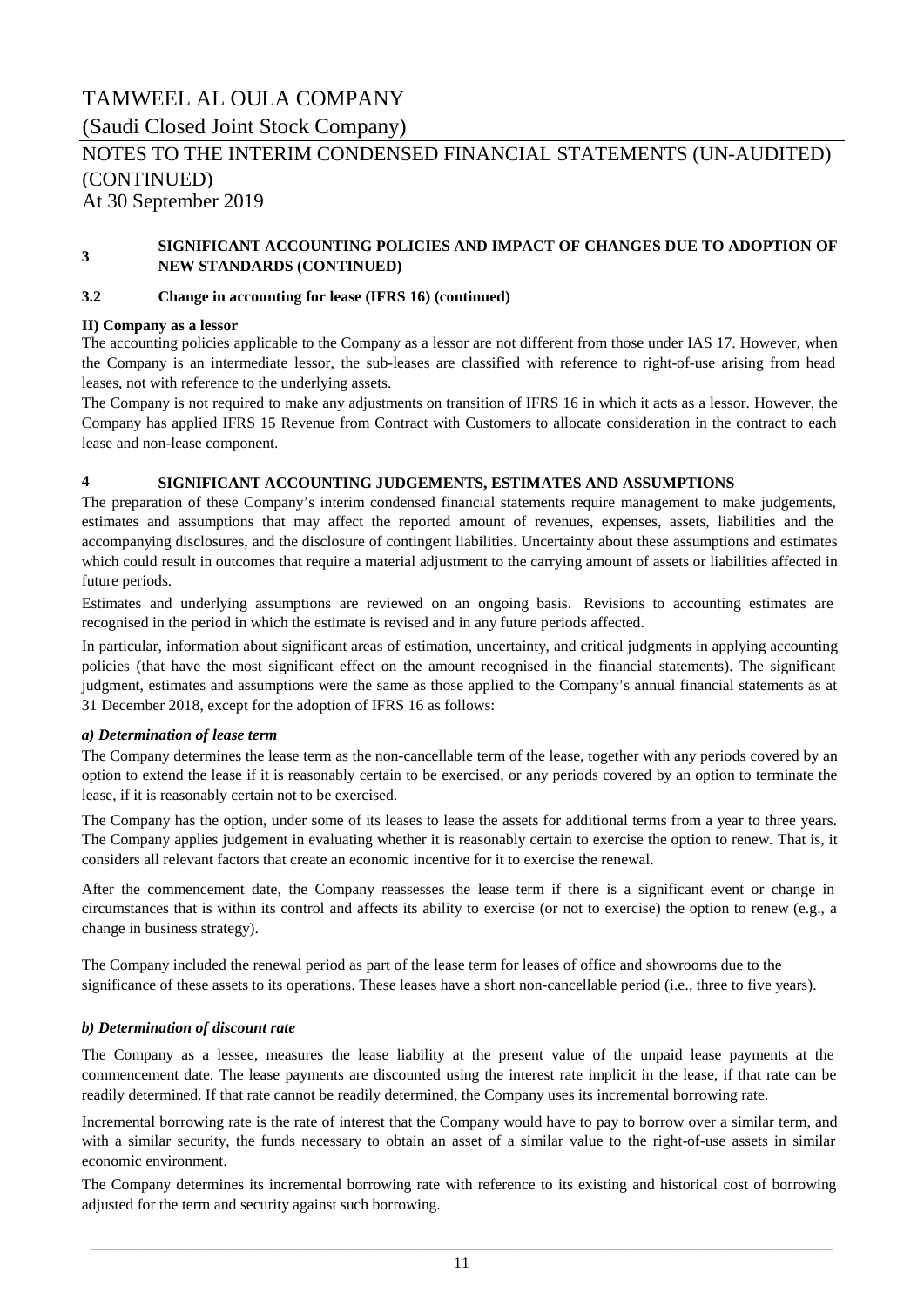# (Saudi Closed Joint Stock Company)

# NOTES TO THE INTERIM CONDENSED FINANCIAL STATEMENTS (UN-AUDITED) (CONTINUED)

At 30 September 2019

### **5 STANDARDS ISSUED BUT NOT YET EFFECTIVE**

The standards and interpretations that are issued, but not yet effective, up to the date of issuance of the Company's interim condensed financial statements are disclosed below. The Company intends to adopt these standards, if applicable, when they become effective.

- IFRS 17 Insurance Contracts
- Amendments to IFRS 3: Definition of a Business
- Amendments to IAS 1 and IAS 8: Definition of Material

The following amendments to standards and interpretations were applied for the first time in the 2019 interim financial period which did not have impact on the interim condensed financial statements:

- IFRIC Interpretation 23 Uncertainty over Income Tax Treatments
- Amendments to IFRS 9 Prepayment Features with Negative Compensation
- Amendments to IAS 28 Long-term Interests in Associates and Joint Ventures
- Amendments to IAS 19 Plan Amendment, Curtailment or Settlement
- Annual IFRS Improvement Process
	- IFRS 3 Business Combinations Previously held Interests in a joint operation
	- IFRS 11 Joint Arrangements Previously held Interests in a joint operation
	- IAS 12 Income Taxes Income tax consequences of payments on financial instruments classified as equity
	- IAS 23 Borrowing Costs Borrowing costs eligible for capitalisation

### **6 REVENUE FROM OPERATIONS**

|                                                                                                  | For the nine-<br>month ended 30<br>September 2019 | For the nine-<br>month ended 30<br>September 2018 |
|--------------------------------------------------------------------------------------------------|---------------------------------------------------|---------------------------------------------------|
| Finance income and insurance revenue<br>Fees revenue                                             | <b>SR</b><br>27,633,444<br>1,872,868              | SR.<br>28,704,908<br>1,546,827                    |
|                                                                                                  | 29,506,312                                        | 30,251,735                                        |
| 7<br>NET INVESTMENT IN ISLAMIC FINANCE RECEIVABLES                                               |                                                   |                                                   |
|                                                                                                  | 30 September<br>2019                              | 31 December<br>2018                               |
|                                                                                                  | <b>SR</b>                                         | <b>SR</b>                                         |
| Gross investment in Islamic finance receivables<br>Less: unearned finance income                 | 448,302,456<br>(76, 717, 949)                     | 362,461,295<br>(63,904,807)                       |
| Investment in Islamic finance receivables (before credit loss on Islamic<br>finance receivables) | 371,584,507                                       | 298,556,488                                       |
| Less: credit loss on Islamic finance receivables                                                 | (14, 432, 223)                                    | (12,868,724)                                      |
| Net investment in Islamic finance receivables                                                    | 357, 152, 284                                     | 285,687,764                                       |
| Analysed as follows:                                                                             |                                                   |                                                   |
| Net investment in Islamic finance receivables, current                                           | 157,306,295                                       | 129,247,074                                       |
| Net investment in Islamic finance receivables, non-current                                       | 199,845,989                                       | 156,440,690                                       |
|                                                                                                  | 357, 152, 284                                     | 285,687,764                                       |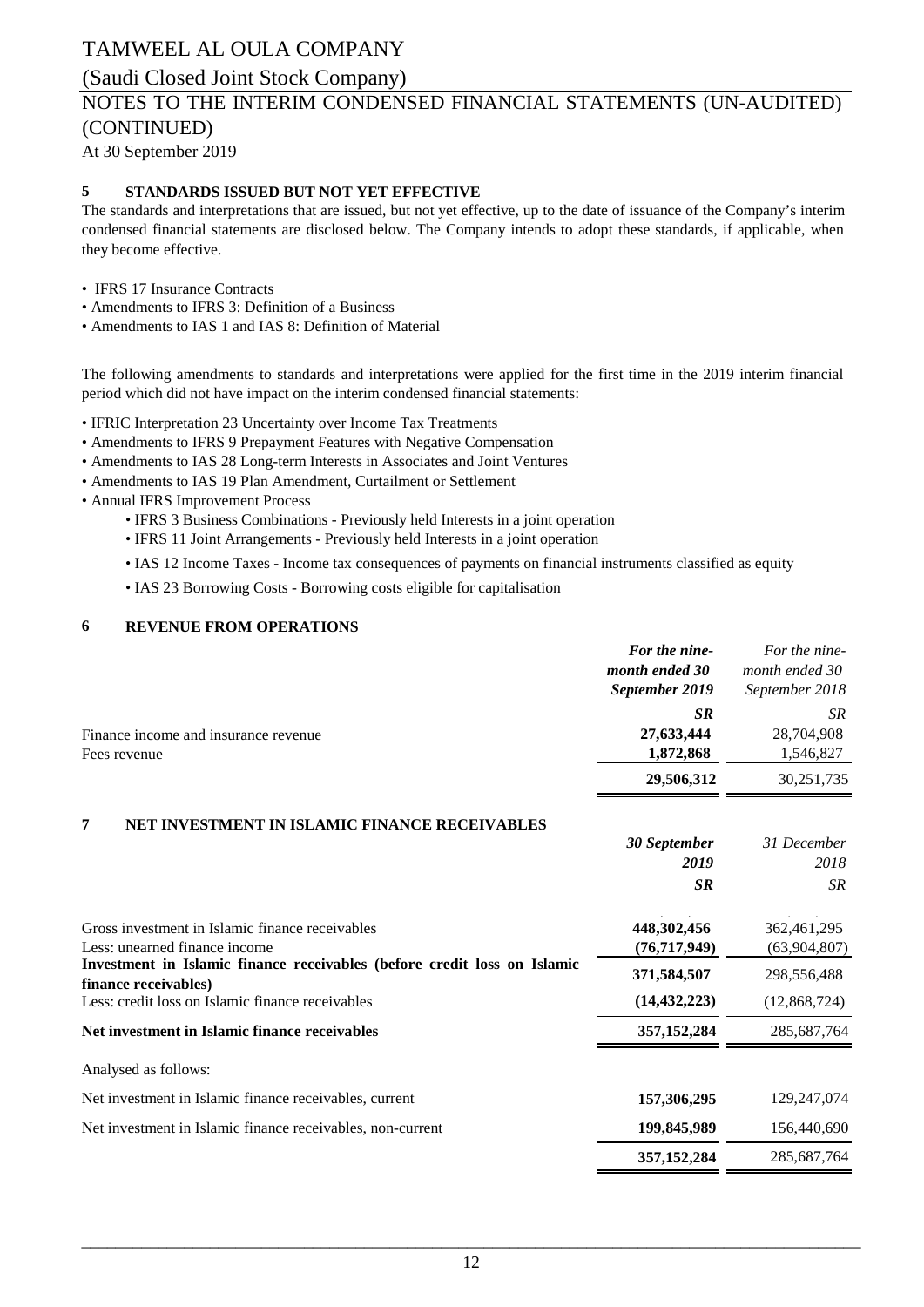### (Saudi Closed Joint Stock Company)

### NOTES TO THE INTERIM CONDENSED FINANCIAL STATEMENTS (UN-AUDITED) (CONTINUED)

At 30 September 2019

#### **7 NET INVESTMENT IN ISLAMIC FINANCE RECEIVABLES (continued)**

Movement in the credit loss on finance receivables was as follows:

|                                     | 30 September             | 31 December |
|-------------------------------------|--------------------------|-------------|
|                                     | 2019                     | 2018        |
|                                     | <b>SR</b>                | SR.         |
| At the beginning of the period/year | 12,868,724               | 13,123,354  |
| Provided during the period/year     | 1,563,499                |             |
| Reversed during the period/year     | $\overline{\phantom{a}}$ | (254, 630)  |
| At the end of the period/year       | 14,432,223               | 12,868,724  |

Investment in Islamic finance receivables include amounts due from a shareholder, Alkifah Real Estate Company amounting to SR 25 million (31 December 2018: nil), Alkifah Paper Products Company amounting to SR 25 million (31 December 2018: nil), Alkifah precast company amounting to SR 25 million (31 December 2018: nil), Al Kifah Contracting Company amounting to SR 19.9 million (31 December 2018: 25 million), Al Kifah for Building Material Company amounting to SR 19.9 million (31 December 2018: 24.36 million).

The Maturity of the gross investment in Islamic finance receivables as at 30 September 2019 is as follows:

|                                                | Gross<br>investment in<br>Islamic finance<br>receivables | Unearned lease<br>finance income | Net investment in<br>Islamic finance<br>receivables |  |
|------------------------------------------------|----------------------------------------------------------|----------------------------------|-----------------------------------------------------|--|
|                                                | SR                                                       | <b>SR</b>                        | SR.                                                 |  |
| No later than one year                         | 214, 167, 137                                            | (42, 428, 248)                   | 171,738,889                                         |  |
| Later than one year but not later than 5 years | 234, 135, 319                                            | (34, 289, 701)                   | 199,845,618                                         |  |
| At the end of the period/year                  | 448,302,456                                              | (76, 717, 949)                   | 371,584,507                                         |  |

The Maturity of the gross investment in Islamic finance receivables as at 31 December 2018 is as follows:

|                                                | Gross<br>investment in<br>Islamic finance<br>receivables | Unearned lease<br>finance income | Net investment in<br>Islamic finance<br>receivables |
|------------------------------------------------|----------------------------------------------------------|----------------------------------|-----------------------------------------------------|
| No later than one year                         | SR                                                       | <b>SR</b>                        | SR                                                  |
|                                                | 178,867,740                                              | (36, 121, 941)                   | 142,745,799                                         |
| Later than one year but not later than 5 years | 183,593,555                                              | (27, 782, 866)                   | 155,810,689                                         |
| At the end of the period/year                  | 362,461,295                                              | (63,904,807)                     | 298,556,488                                         |

The Company's implicit rate of return on investment in finance receivables is in market rate range. These are secured against assets and down payments. The Company's major activities for investment in finance receivables are vehicles and heavy equipment.

Investment in finance receivables include murabaha contracts amounting to SR 2.1 million (31 December 2018: SR 2.7 million) and Tawaruq contracts amounting to SR 65 million (31 December 2018: SR nil)

As at 30 September 2019, the contractual rights and the titles of certain assets subject to the financing arrangements are under the name of Al Kifah Trading Company (a shareholder) amounting to SR 21.41 million ( 31 December 2018: SR 39 million) of Islamic financing receivables. The shareholder was waived rights over the assets and confirmed that the risks and rewards pertaining to the assets have been transferred to the Company.

Please refer to note 14 for risk management.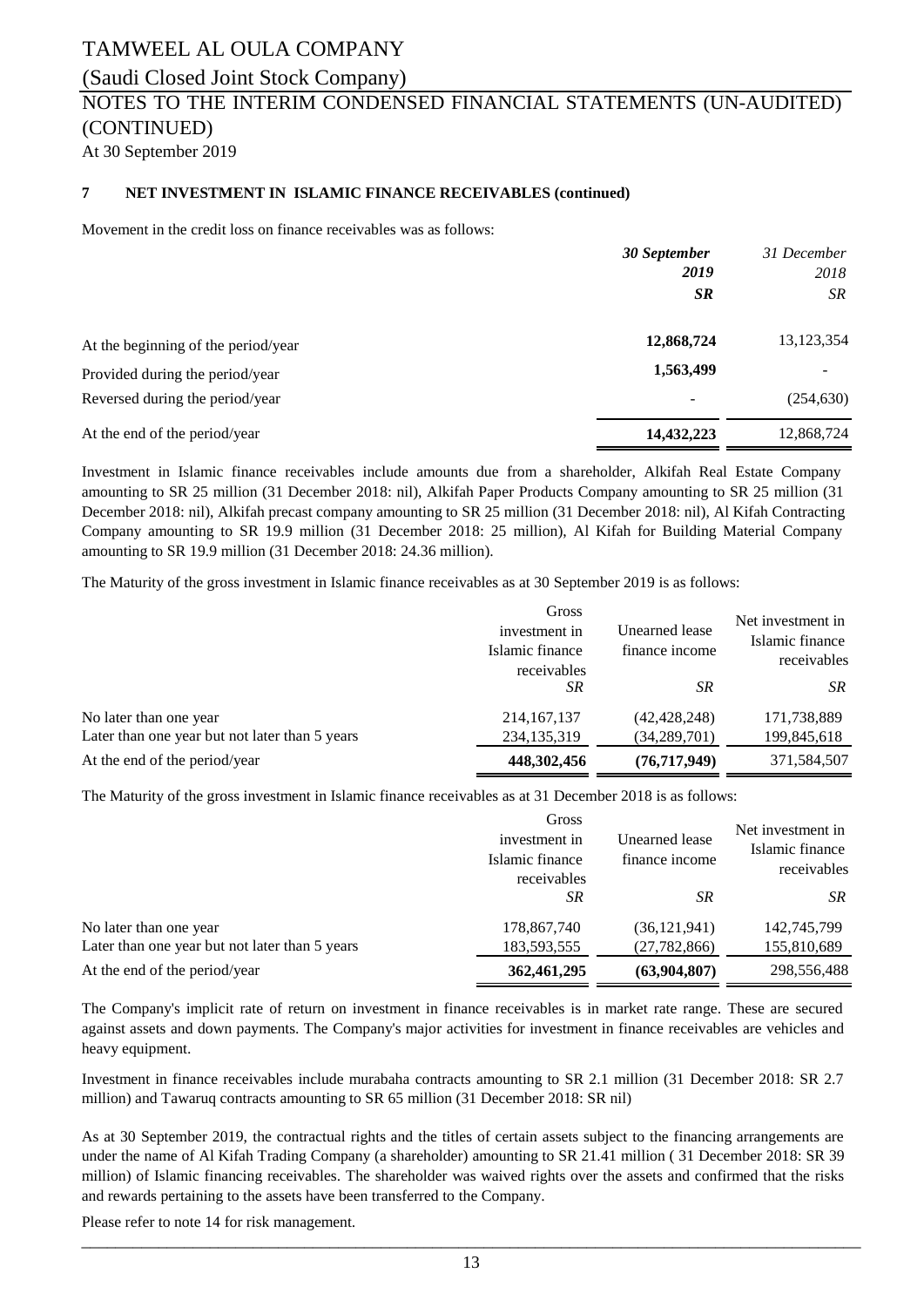### (Saudi Closed Joint Stock Company)

## NOTES TO THE INTERIM CONDENSED FINANCIAL STATEMENTS (UN-AUDITED) (CONTINUED)

### At 30 September 2019

### **8 RELATED PARTY TRANSACTIONS AND BALANCES**

Related parties represent shareholders, directors and key management personnel of the Company and entities controlled or significantly influenced by such parties. The following are the details of the major related party transactions occurred during the period and the resulting balances at the period/ year end:

| <b>Related party</b>                                                    | <b>Relationship</b> | <b>Nature of transactions</b>                                                                                     | <b>Amounts of transactions</b>     |                      | <b>Balances</b>      |                     |  |
|-------------------------------------------------------------------------|---------------------|-------------------------------------------------------------------------------------------------------------------|------------------------------------|----------------------|----------------------|---------------------|--|
|                                                                         |                     |                                                                                                                   | 30 September<br>2019               | 30 September<br>2018 | 30 September<br>2019 | 31 December<br>2018 |  |
| Amounts due to related parties - (presented under current liabilities): |                     |                                                                                                                   | SR                                 | <b>SR</b>            | SR                   | <b>SR</b>           |  |
| Al Kifah Trading Company                                                | Shareholder         | Assets purchased for the purpose of leases                                                                        | 1,917,655                          | 3,485,902            |                      |                     |  |
|                                                                         |                     | Amount paid against assets purchased<br>Management Fee Receivable by the company<br>Refund of excess balance, net | (321, 646)<br>(30,000)<br>(18,000) | (3,632,402)          | 1,596,008            | 48,888              |  |
| Al Kifah Holding Company                                                | Shareholder         | Value added tax paid on behalf of the<br>Company                                                                  | 1,237,402                          | 1,054,191            |                      |                     |  |
|                                                                         |                     | Zakat paid on behalf of the Company                                                                               | (1,616,930)                        | (1,616,414)          |                      |                     |  |
|                                                                         |                     | Advertising expenses                                                                                              | 453,371                            | 344,164              |                      |                     |  |
|                                                                         |                     | Amount paid against advertising expenses                                                                          | (434,900)                          | (395,310)            |                      |                     |  |
|                                                                         |                     | Services provided                                                                                                 | 1,525,069                          | 1,273,071            |                      |                     |  |
|                                                                         |                     | Amounts paid against services                                                                                     | (1,660,225)                        | (1,423,572)          | 809,658              | 1,301,879           |  |
| Al Kifah for Building Material Company Shareholder                      |                     | Heavy machinery and equipment sales<br>financed by the Company                                                    | 62, 625, 317                       | 39,043,352           |                      |                     |  |
|                                                                         |                     | Amount paid against machinery and<br>equipment financed                                                           | (62, 157, 317)                     | (48, 718, 352)       |                      |                     |  |
|                                                                         |                     | amount collected against Islamic Financing<br>Receivables                                                         | (7,671,464)                        | 4,916,667            |                      |                     |  |
|                                                                         |                     | Assets provided on lease to the shareholder                                                                       | 2,500,000                          | 25,000,000           | 488,750              | 20,750              |  |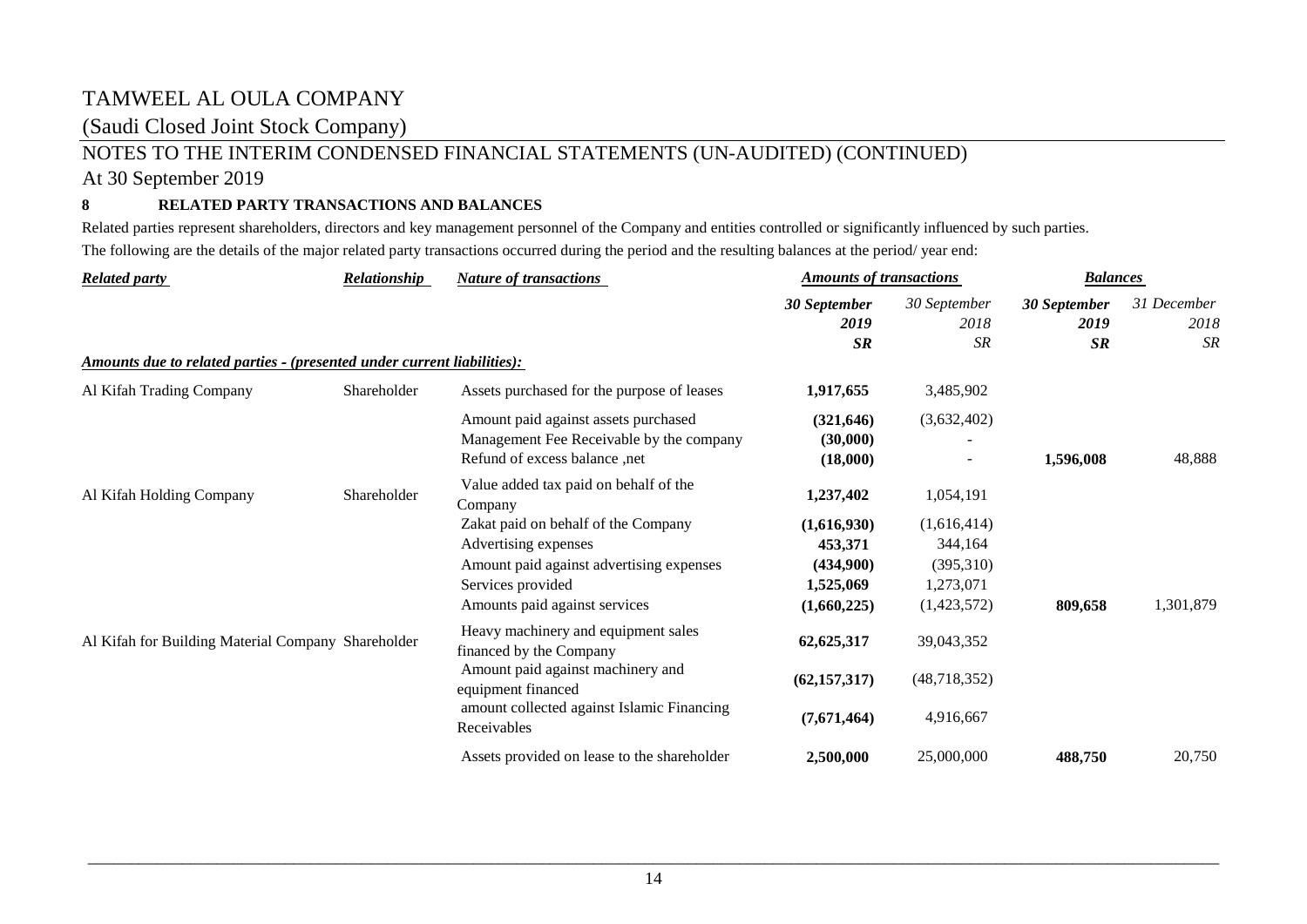## (Saudi Closed Joint Stock Company)

# NOTES TO THE INTERIM CONDENSED FINANCIAL STATEMENTS (UN-AUDITED) (CONTINUED)

At 30 September 2019

### **8 RELATED PARTY TRANSACTIONS AND BALANCES (continued)**

### *Amounts due to related parties ‑ (presented under current liabilities) (continued):*

| <b>Related party</b>                                    | Relationship | <b>Nature of transactions</b>                                                                                                 | <b>Amounts of transactions</b> |                                     | <b>Balances</b>            |                                   |  |
|---------------------------------------------------------|--------------|-------------------------------------------------------------------------------------------------------------------------------|--------------------------------|-------------------------------------|----------------------------|-----------------------------------|--|
|                                                         |              |                                                                                                                               | 30 September<br>2019<br>SR     | 30 September<br>2018<br>${\cal SR}$ | 30 September<br>2019<br>SR | 31 December<br>2018<br><b>SR</b>  |  |
| Al Kifah Information Technology                         | Affiliate    | Information technology fee<br>Amount paid against Information technology<br>fee                                               | 1,044,237<br>(1, 134, 799)     | 599,333<br>(692, 489)               | 327,734                    | 418,295                           |  |
| Al Kifah Real Estate Company                            | Affiliate    | Services provided<br>Amounts paid against services provided                                                                   | 364,858<br>(269, 270)          |                                     | 98,058                     | 2,470                             |  |
| Al Kifah Contracting Company                            | Shareholder  | Amount due against construction of new office                                                                                 | 345,550                        |                                     |                            |                                   |  |
|                                                         |              | Amount paid against construction of new office                                                                                | (300,000)                      |                                     |                            |                                   |  |
|                                                         |              | Amount collected against Islamic Financing<br>Receivables                                                                     | (5,809,029)                    |                                     | 45,550                     |                                   |  |
|                                                         |              |                                                                                                                               |                                |                                     | 3,365,758                  | 1,792,282                         |  |
|                                                         |              | - Compensation and remuneration (including salaries and other benefits) for key management personnel is disclosed as follows: |                                |                                     |                            |                                   |  |
|                                                         |              |                                                                                                                               |                                |                                     | 30 September<br>2019       | 30 September<br>2018              |  |
| Short-term employee benefit<br>Post-employment benefits |              |                                                                                                                               |                                |                                     | SR<br>1,472,062<br>416,976 | <b>SR</b><br>1,044,407<br>276,267 |  |
|                                                         |              |                                                                                                                               |                                |                                     | 1,889,038                  | 1,320,674                         |  |
|                                                         |              | - Prices and terms of payments of the above transactions with related parties have been approved by Company's management.     |                                |                                     |                            |                                   |  |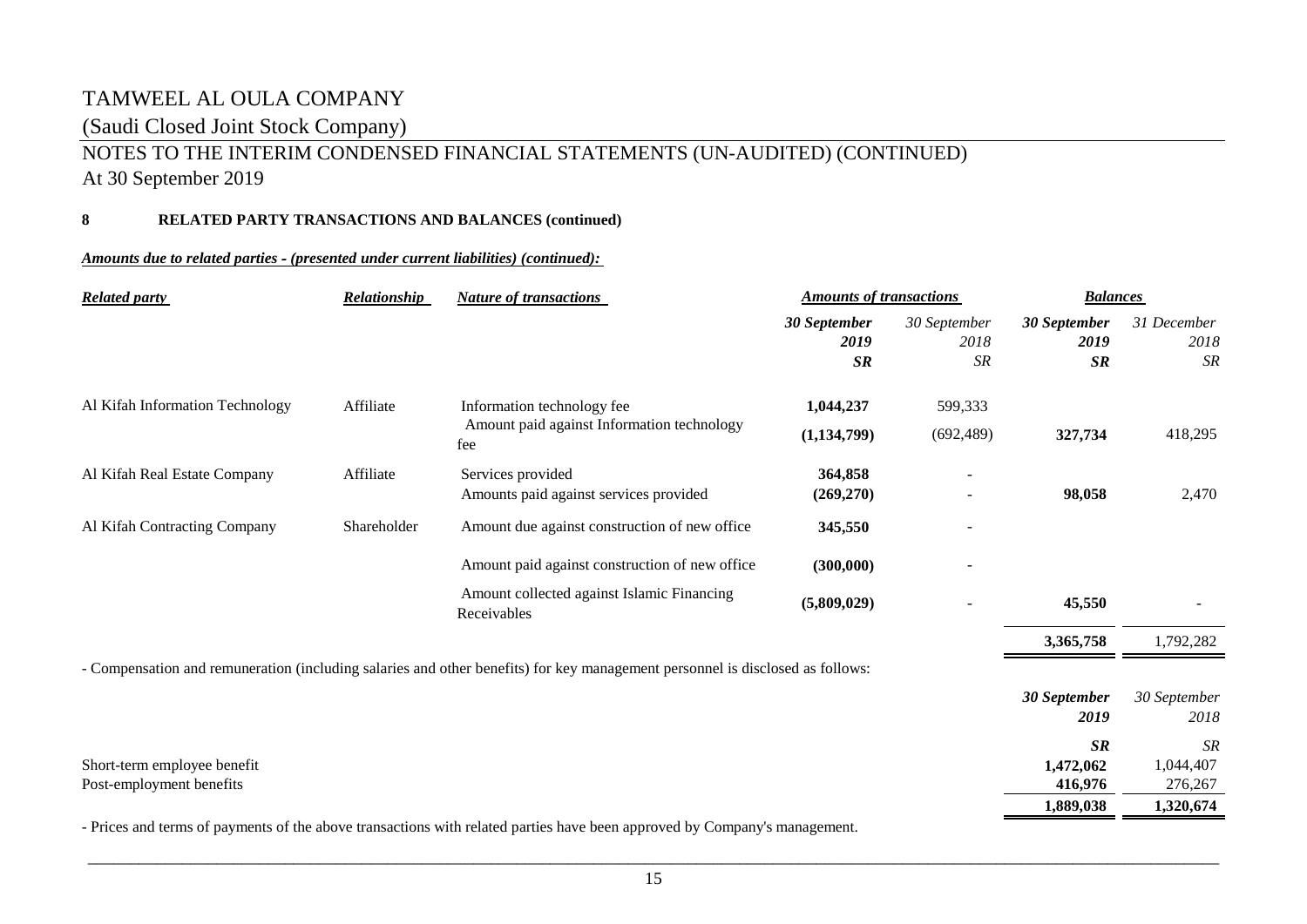# (Saudi Closed Joint Stock Company)

# NOTES TO THE INTERIM CONDENSED FINANCIAL STATEMENTS (UN-AUDITED) (CONTINUED)

At 30 September 2019

### **9 SHARE CAPITAL**

The share capital of the Company is divided into 25,000,000 shares (31 December 2018: 25,000,000 shares) of SR 10 each.

| Name of shareholders                    | Ownership % | Number of<br>shares | <b>Amount</b><br><b>SR</b> |
|-----------------------------------------|-------------|---------------------|----------------------------|
| Al Kifah Holding Company                | 80%         | 20,000,000          | 200,000,000                |
| <b>International Developers Company</b> | 5%          | 1,250,000           | 12,500,000                 |
| Al Kifah for Building Material Company  | 5%          | 1,250,000           | 12,500,000                 |
| Al Kifah Trading Company                | 5%          | 1,250,000           | 12,500,000                 |
| Al Kifah Contracting Company            | 5%          | 1,250,000           | 12,500,000                 |
|                                         | 100%        | 25,000,000          | 250,000,000                |

### **10 LOANS AND BORROWINGS**

|                     | Social<br>Development<br>Bank financing | Tawaruq<br>financing | 30 September<br>2019 | 31 December<br>2018 |
|---------------------|-----------------------------------------|----------------------|----------------------|---------------------|
|                     |                                         |                      | SR.                  | SR.                 |
| Current portion     | 16,492,861                              | 16,666,653           | 33,159,514           | 13,657,696          |
| Non-current portion | 27,028,310                              | 33, 333, 347         | 60,361,657           | 25,665,022          |
| <b>Total</b>        | 43,521,171                              | 50,000,000           | 93,521,171           | 39, 322, 718        |

During 2019, the Company obtained Tawaruq financing facility form a local commercial bank to finance the purchase of assets for leasing services, the facility was repayable over 36 equal monthly instalments commenced from October 2019. the loan carries financial charges at prevailing market borrowing costs plus SIBOR. These borrowings are secured by promissory notes issued by the shareholders. The Company is required to comply with certain covenants under the facility agreements which includes maintenance of certain leverage ratios. No breach of covenants during the period.

The Company obtained long term loans from a government agent to finance the purchase of assets for leasing services for small and medium sized entities. The loans agreements do not include any covenant to maintain financial ratios during the loans period. The loan are not subject to any interest charges; however the loans carry transctions costs which are amortised as part of the finance costs over the duration of the loans.

The loans are carried at fair value using internal rate of return equivalent to the prevailing market rate. The difference between carrying value and face value as of initial recognition date, is treated as government grant, which is amortised over the duration of the related loans.

### **11 ZAKAT**

In March 2019, new Zakat Regulations were issued by GAZT under resolution No. 2215 dated 7/7/1440 (14 March 2019) (the "Zakat Regulations") which provided a new basis for calculation of Zakat for companies engaged in financing activities.

The Zakat base computed in accordance with the formula specified in the Zakat Regulations is also subject to thresholds for minimum and maximum liability.

The change in the accounting treatment for zakat and income tax (as explained in note 3) has the following impact on the line items of the statements of comprehensive income and changes in shareholders' equity: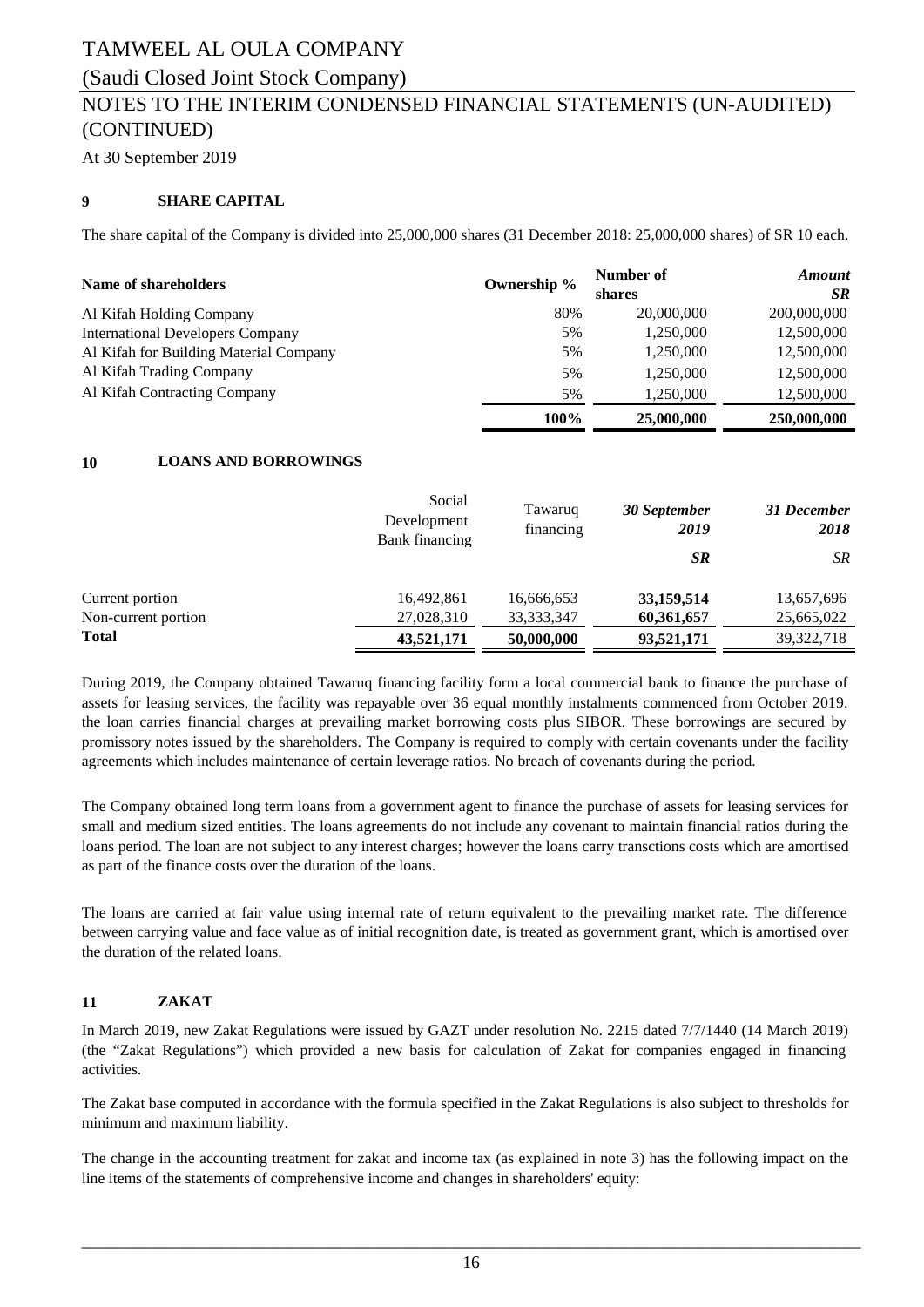# (Saudi Closed Joint Stock Company)

# NOTES TO THE INTERIM CONDENSED FINANCIAL STATEMENTS (UN-AUDITED) (CONTINUED)

At 30 September 2019

### **11 ZAKAT (continued)**

As at and for the three and nine months periods ended 30 September 2018:

| Financial statement impacted                     | Account          | Before the restatement for the three-<br>month period ended 30 September<br>2018 | Effect of<br>restatement | As restated as at<br>and for the three-<br>month<br>period<br>30<br>ended<br>September 2018: |
|--------------------------------------------------|------------------|----------------------------------------------------------------------------------|--------------------------|----------------------------------------------------------------------------------------------|
| Comprehensive income                             | Zakat<br>expense |                                                                                  | 40,484                   | 40,484                                                                                       |
| Financial statement impacted                     | Account          | Before the restatement for the nine-<br>month period ended 30 September<br>2018  | Effect of<br>restatement | As restated as at<br>and for the nine-<br>month<br>period<br>ended<br>30<br>September 2018:  |
| Comprehensive income                             | Zakat<br>expense |                                                                                  | 225,487                  | 225,487                                                                                      |
| As at 31 December 2018                           |                  |                                                                                  |                          |                                                                                              |
| Comprehensive income                             | Zakat<br>expense |                                                                                  | 411,874                  | 411,874                                                                                      |
| <b>Movements in zakat provision</b>              |                  |                                                                                  |                          |                                                                                              |
|                                                  |                  |                                                                                  | 30 September<br>2019     | 31 December 2018                                                                             |
|                                                  |                  |                                                                                  | <b>SR</b>                | SR                                                                                           |
| At the beginning of the year                     |                  |                                                                                  | 469,135                  | 741,998                                                                                      |
| Provided during the year<br>Paid during the year |                  |                                                                                  | 729,263<br>(458, 071)    | 411,874<br>(684, 737)                                                                        |
| At the end of the year                           |                  |                                                                                  | 740,327                  | 469,135                                                                                      |

### **Zakat assessments**

The Company has submitted its zakat returns as part of Al Kifah Holding Company (referred as "group") consolidated zakat returns for fiscal year ended 30 September 2018 and accordingly obtained a zakat certificate valid till 30 January 2020. Starting from the quarter ended 30 June 2019, the Company calculates its zakat provision as per the rules applicable on financing companies, however, the management is still considering to file its zakat with the group and still clearing this matter with GAZT."

### **12 DIVIDENDS**

During the period, the shareholders approved distribution of cash dividends amounting to SR 13.8 million which were distributed.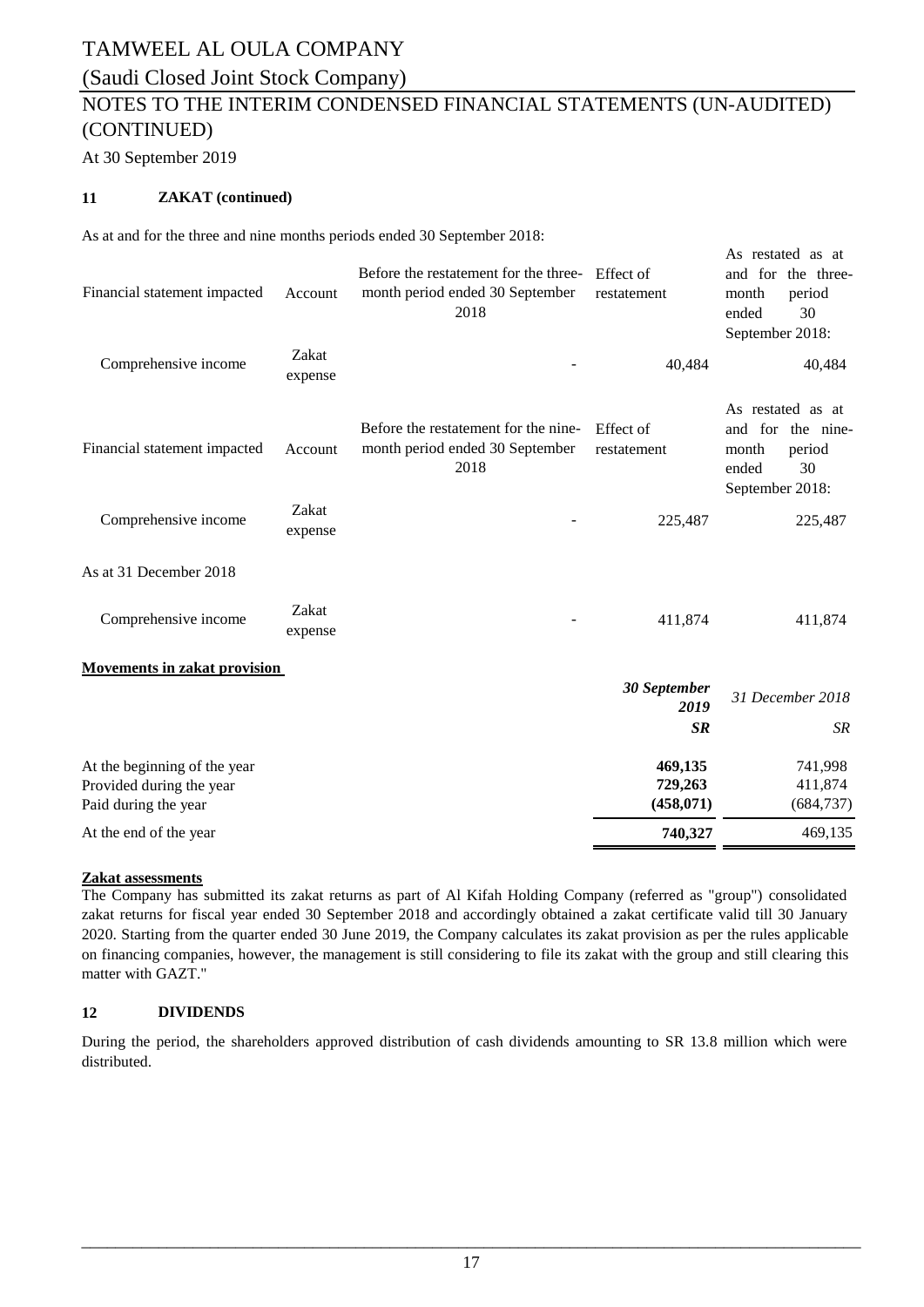(Saudi Closed Joint Stock Company)

# NOTES TO THE INTERIM CONDENSED FINANCIAL STATEMENTS (UN-AUDITED) (CONTINUED)

At 30 September 2019

### **13 FAIR VALUES OF FINANCIAL INSTRUMENTS**

Fair value is the price that would be received to sell an asset or paid to transfer a liability in an orderly transaction between market participants at the measurement date. The fair value measurement is based on the presumption that the transaction takes place either:

- in the accessible principal market for the asset or liability, or

- in the absence of a principal market, in the most advantages accessible market for the asset or liability.

When measuring the fair value of an asset or liability, the Company uses observable market data as far as possible. Fair values are categorized into different levels in a fair value hierarchy based on the inputs used in the valuation techniques as follows:

Level 1 : quoted prices (unadjusted) in active markets for identical assets or liabilities.

Level 2 : inputs other than quoted prices included level 1 that are observable for the asset or liability, either directly (i.e. as prices) or indirectly (i.e. derived from prices).

Level 3 : inputs for the asset or liability that are not based on observable market data (unobservable inputs).

At interim condensed statement of financial position date all of the financial assets and financial liabilities are measured at amortised cost, except equity instrument which is classified under FVOCI and categorised under level 3 of fair value hierarchy.

Fair value of financial assets is not significantly differ from the carrying value included in the interim condensed financial statements.

### **14 RISK MANAGEMENT**

The Company's principal financial liabilities comprise loans and borrowings, government grant and trade and other payables. The main purpose of these financial liabilities is to finance the Company's operations. The Company's principal financial assets include investment in Islamic financing receivables, bank balances. The Company also holds equity instrument at FVOCI.

The Company is exposed to market risk, credit risk and liquidity risk. The Company's senior management oversees the management of these risks. The Company's senior management is supported by a risk committee that advises on financial risks and the appropriate financial risk governance framework for the Company.

The Board of Directors reviews and agrees policies for managing each of these risks, which are summarised below:

### *Market risk*

Market risk is the risk that the fair value of future cash flows of a financial instrument will fluctuate because of changes in market prices. Market risk comprises three types of risk: profit/ interest rate risk, currency risk and commodity risk. Financial instruments affected by market risk include leasing activities, loans and borrowings.

### *Profit/Interest rate risk*

The profit/interest rate risk is the risk that the fair value or future cash flows of a financial instrument will fluctuate because of changes in market interest rates. The Company's exposure to the risk of changes in market interest rates relates primarily to the Company's long-term debt obligations with floating interest rates and profit bearing Islamic finance receuvabkes

As of 30 September 2019, the Company has loans from Social Development bank which are free-interest loans. The Company has a loan from a local bank bearing interest rate, an assumed increase of 100 basis points in profit/ interest rates would increase the Company's expenses for the period by SR 500,000 (2018: SR 20,000). A decrease of 100 basis points in profit/interest rates would have an equal and opposite effect.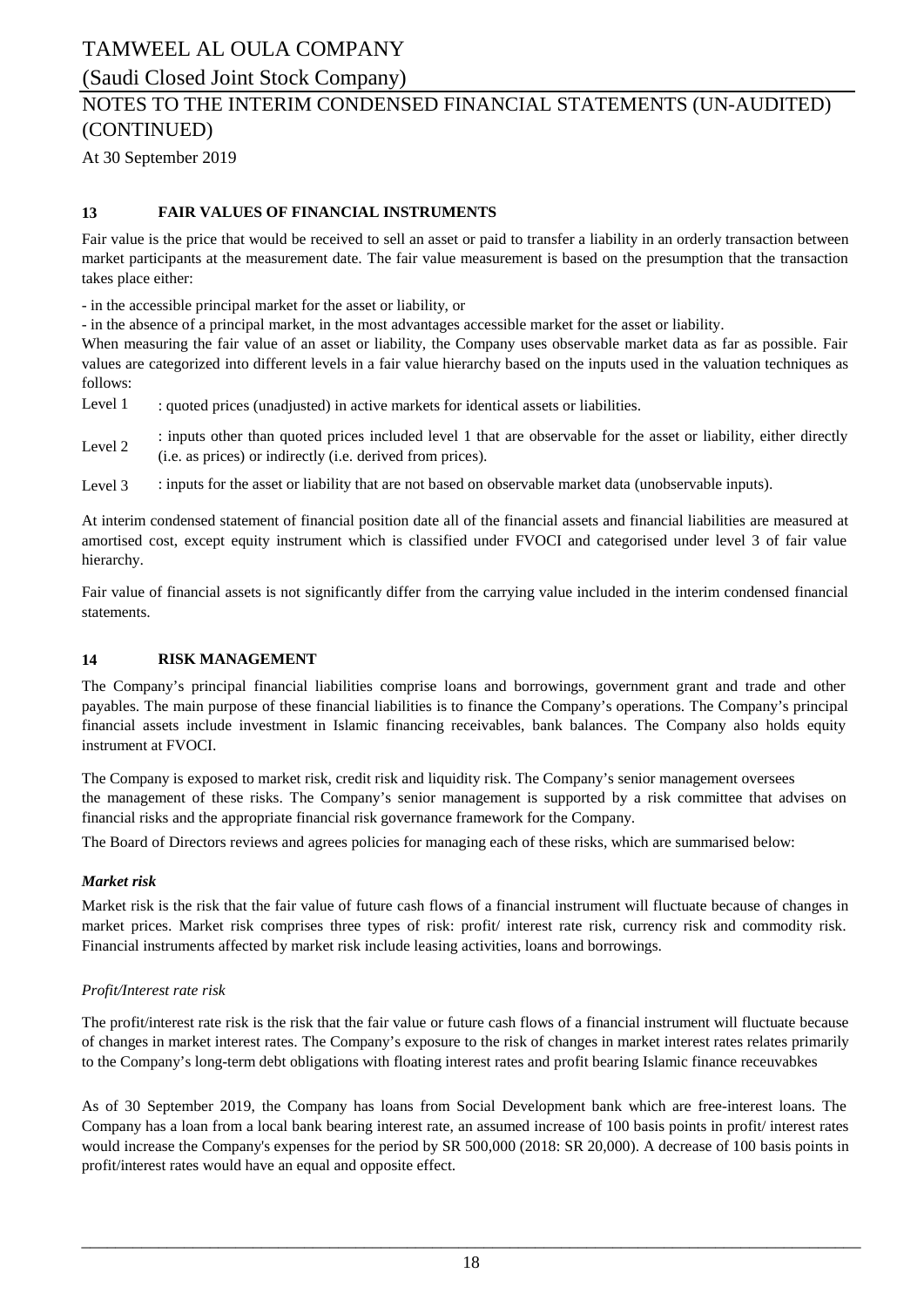### (Saudi Closed Joint Stock Company)

### NOTES TO THE INTERIM CONDENSED FINANCIAL STATEMENTS (UN-AUDITED) (CONTINUED)

At 30 September 2019

### **14 RISK MANAGEMENT (continued)**

#### *Currency and commodity risk*

The Company is not exposed to either currency nor commodity risks.

### *Credit risk*

Credit risk is the risk that one party will fail to discharge an obligation and will cause the other party to incur a financial loss. The Company has established procedures to manage credit exposure including evaluation of lessees' credit worthiness, formal credit approvals, assigning credit limits, obtaining collaterals such as down payments and personal guarantees. individual Islamic financing contracts generally are for term not exceeding sixty-month.

The credit risks on gross amounts due in relation to the Islamic financing receivables is mitigated by the retention of title of financed assets and down payments.

#### *Expected credit loss assessment for investment in Islamic finance receivables*

The investment in Islamic finance receivables generally exposed to significant credit risk, therefore, the Company has established a number of procedures to manage credit risk exposure including evaluation of the lessees' credit worthiness, formal credit approvals, assigning credit limits obtaining collateral and personal guarantees.

The Company follows a credit classification mechanism, primarily driven by the day's delinquency as a tool to manage the quality of credit risk of investment in Islamic finance receivables. Further, the Company has categorised its investment in Islamic finance receivables into sub-categorised on the basis of similar credit risk characteristic. Exposures within each credit risk category are segmented by industrial classification and an ECL is calculated for each segment based on the delinquency status and actual credit loss experience over the past years. These rates are multiplied by scaler factors to reflect differences between economic conditions, current conditions and the Company's view of economic conditions over the expected lives of the investment in Islamic financing receivables.

Set out below is the information about the credit risk exposure on the Company's investment in Islamic finance receivables using a provision matrix as of 30 September 2019 and 31 December 2018:

#### **30 September 2019**

|                          |   |             | Weighted<br>average<br>loss rate | <b>Gross carrying</b><br>amount | Net carrying<br>amount | <b>Loss allowance</b> | <b>Credit impaired</b> |
|--------------------------|---|-------------|----------------------------------|---------------------------------|------------------------|-----------------------|------------------------|
| Corporates<br>Enterprise | & | <b>SMEs</b> | 2.2407%                          | 314,448,348                     | 271,218,468            | 6,077,266             | N <sub>0</sub>         |
| Retail                   |   |             | 2.649%                           | 112,675,795                     | 85,245,863             | 2,258,084             | N <sub>o</sub>         |
| Doubtful                 |   |             | 28.871%                          | 17,179,360                      | 13,631,790             | 3,935,617             | N <sub>o</sub>         |
| Loss                     |   |             | 61.565%                          | 3,998,953                       | 3,510,534              | 2,161,256             | Yes                    |
|                          |   |             |                                  | 448,302,456                     | 373,606,655            | 14,432,223            |                        |
| 31 December 2018         |   |             |                                  |                                 |                        |                       |                        |
|                          |   |             | Weighted<br>average loss<br>rate | Gross carrying<br>amount        | Net carrying<br>amount | Loss allowance        | Credit impaired        |
| Corporates<br>Enterprise | & | <b>SMEs</b> | 1.6%                             | 223,533,398                     | 192,540,897            | 3,043,554             | N <sub>o</sub>         |
| Retail                   |   |             | 3.195%                           | 120,896,704                     | 92,956,837             | 2,969,714             | N <sub>o</sub>         |
| Doubtful                 |   |             | 34.51%                           | 14, 121, 074                    | 11,281,531             | 3,893,292             | N <sub>o</sub>         |
| Loss                     |   |             | 87.600%                          | 3,910,119                       | 3,380,254              | 2,962,164             | Yes                    |
|                          |   |             |                                  | 362,461,295                     | 300,159,519            | 12,868,724            |                        |